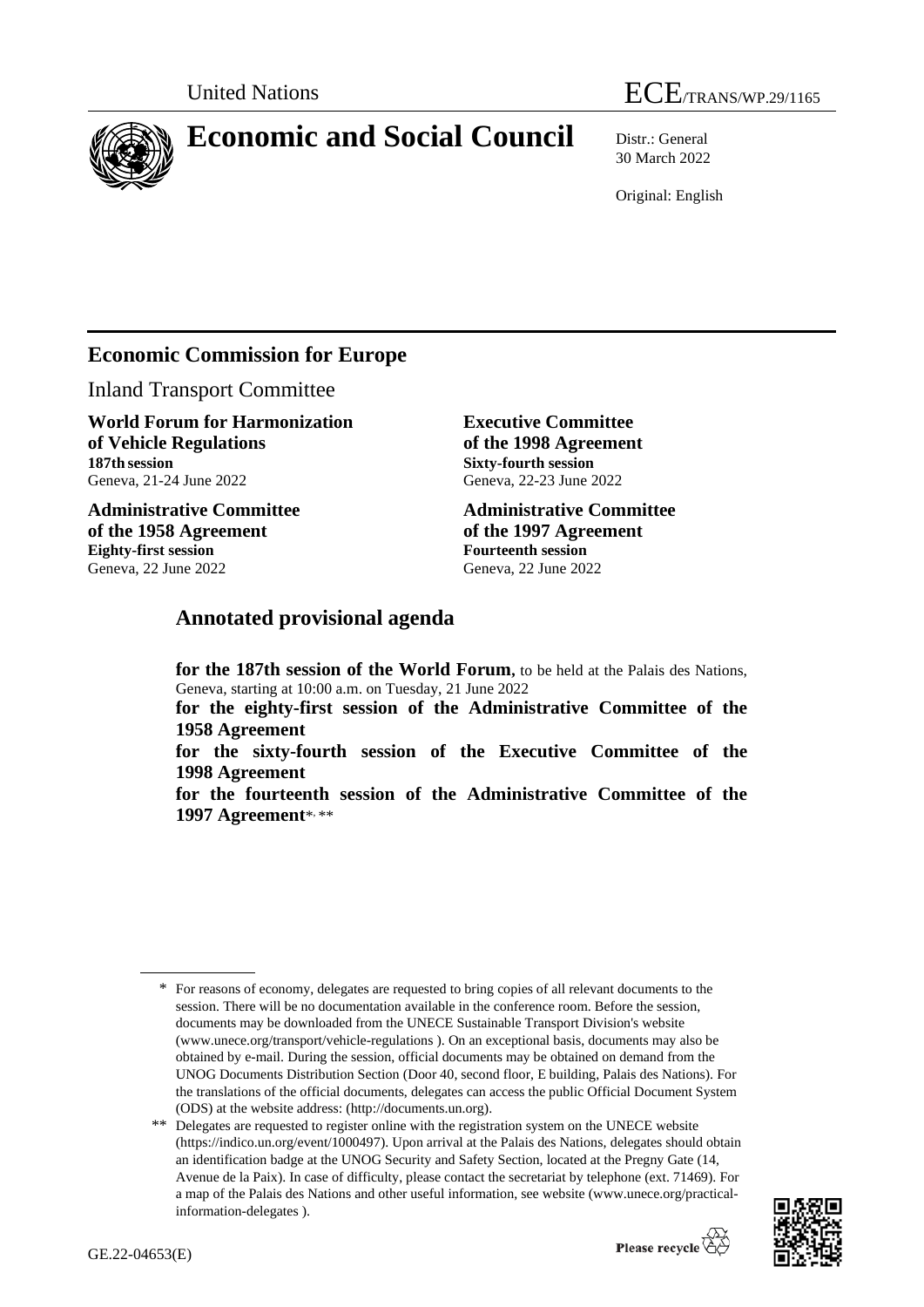## **I. Provisional agendas**

## **A. World Forum for Harmonization of Vehicle Regulations (WP.29)**

- 1. Adoption of the agenda.
- 2. Coordination and organization of work:
- 2.1. Report of the session of the Administrative Committee for the Coordination of Work (WP.29/AC.2);
- 2.2. Programme of work and documentation;
- 2.3. Intelligent Transport Systems and coordination of automated vehicles related activities;
- 3. Consideration of the reports of the Working Parties (GRs) subsidiary to WP.29:
- 3.1. Working Party on Passive Safety (GRSP) (Seventieth session, 6-10 December 2021)
- 3.2. Working Party on Pollution and Energy (GRPE) (Eighty-fifth session, 11-14 January 2022)
- 3.3. Working Party on Automated/Autonomous and Connected Vehicles (GRVA) (Twelfth session 24-28 January 2022)
- 3.4. Working Party on Noise and Tyres (GRBP) (Seventy-fifth session, 8-11 February 2022)
- 3.6. Highlights of the recent sessions
- 3.6.1. Working Party on General Safety Provisions (GRSG) (123rd session, 28 March -1 April 2022)
- 3.6.2. Working Party on Lighting and Light-Signalling (GRE) (Eighty-sixth session, 25-29 April 2022)
- 3.6.3. Working Party on Passive Safety (GRSP) (Seventy-first session, 9-13 May 2022)
- 3.6.4. Working Party on Automated/Autonomous and Connected Vehicles (GRVA) (Thirteenth session, 23-27 May 2022)
- 3.6.4. Working Party on Pollution and Energy (GRPE) (Eighty-sixth session, 31 May -3 June 2022)
- 4. 1958 Agreement:
- 4.1. Status of the Agreement and of the annexed Regulations;
- 4.2. Guidance requested by the Working Parties on matters related to UN Regulations annexed to the 1958 Agreement:
- 4.2.1. Reproduction and reference to private standards in UN Regulations, UN Global Technical Regulations (UN GTRs) and Rules;
- 4.2.2. Guidance on amendments to UN Regulations annexed to the 1958 Agreement;
- 4.2.3. Interpretation of specific UN Regulations
- 4.2.3.1. Proposal for amendments to the Interpretation Document ECE/TRANS/WP.29/2021/59 for UN Regulation No. 155 (Cyber security and cyber security management system)
- 4.3. Development of the International Whole Vehicle Type Approval (IWVTA) system;
- 4.4. Revision 3 to the 1958 Agreement;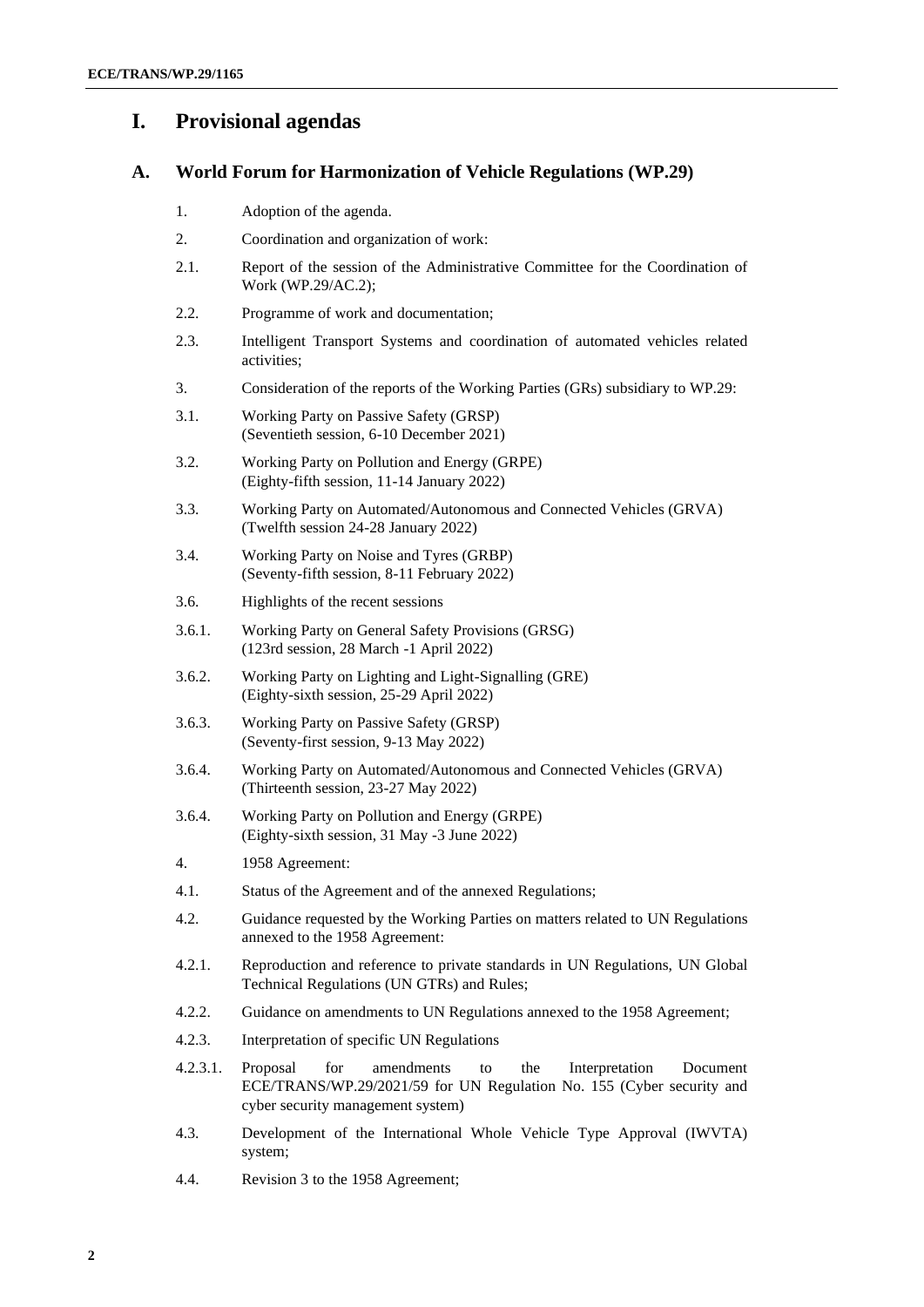4.5. Development of an electronic database for the exchange of type approval documentation (DETA); 4.5.1. Proposal for amendments to the 'specifications and application guidelines for the Unique Identifier (UI) module', document ECE/TRANS/WP.29/2019/77 4.6. Consideration of draft amendments to existing UN Regulations submitted by GRSP; Proposals not subject to presentation by the GRSP Chair (A-Points): 4.6.1. Proposal for Supplement 2 to the 06 series of amendments to UN Regulation No. 22 (Protective helmets) 4.6.2. Proposal for Supplement 2 to the 03 series to UN Regulation No. 100 (Electric power trained vehicles) 4.6.3. Proposal for Supplement 7 to the 03 series of amendments to UN Regulation No. 129 (Enhanced Child Restraint systems) 4.6.4. Proposal for Supplement 4 to the 01 series of amendments to UN Regulation No. 137 (Frontal impact with focus on restraint systems) 4.6.5. Proposal for Supplement 3 to the 02 series of amendments to UN Regulation No. 137 (Frontal impact with focus on restraint systems) 4.6.6. Proposal for Supplement 2 to the original version to UN Regulation No. 145 (ISOFIX anchorage systems, ISOFIX top tether anchorages and i-Size) Proposals subject to presentation by the GRSP Chair: 4.6.7. Proposal for the 05 series of amendment to UN Regulation No. 12 (Steering mechanism) 4.6.8. Proposal for the 03 series of amendment to UN Regulation No. 127 (Pedestrian safety) 4.6.9. Proposal for the 02 series of amendments to UN Regulation No. 135 (Pole side impact) 4.6.10. Proposal for the 01 series of amendment to UN Regulation No. 136 (Electric 4.7. Consideration of draft amendments to existing UN Regulations submitted by GRPE: Proposals not subject to presentation by the GRPE Chair (A-Points): 4.7.1. Proposal for Supplement 8 to the 03 series of amendments to UN Regulation No. 24 (Visible pollutants, measurement of power of C.I. engines (Diesel smoke)) 4.7.2. Proposal for Supplement 1 to the 07 series of amendments to UN Regulation No. 49 (Emissions of compression ignition and positive ignition (LPG and CNG) engines) 4.7.3. Proposal for Supplement 11 to UN Regulation No. 85 (Measurement of the net power and the 30 min. power) 4.8. Consideration of draft amendments to existing UN Regulations submitted by GRVA: 4.8.1. Proposal for the 02 series of amendments to UN Regulation No. 131 (Advanced Emergency Braking System). 4.8.2. Proposal for the 01 series of amendments to UN Regulation No. 157 (Automated Lane Keeping Systems). Proposals not subject to presentation by the GRVA Chair (A-Points): 4.8.3. Proposal for a Supplement 19 to the 11 series of amendments to UN Regulation

No. 13 (Heavy vehicle braking).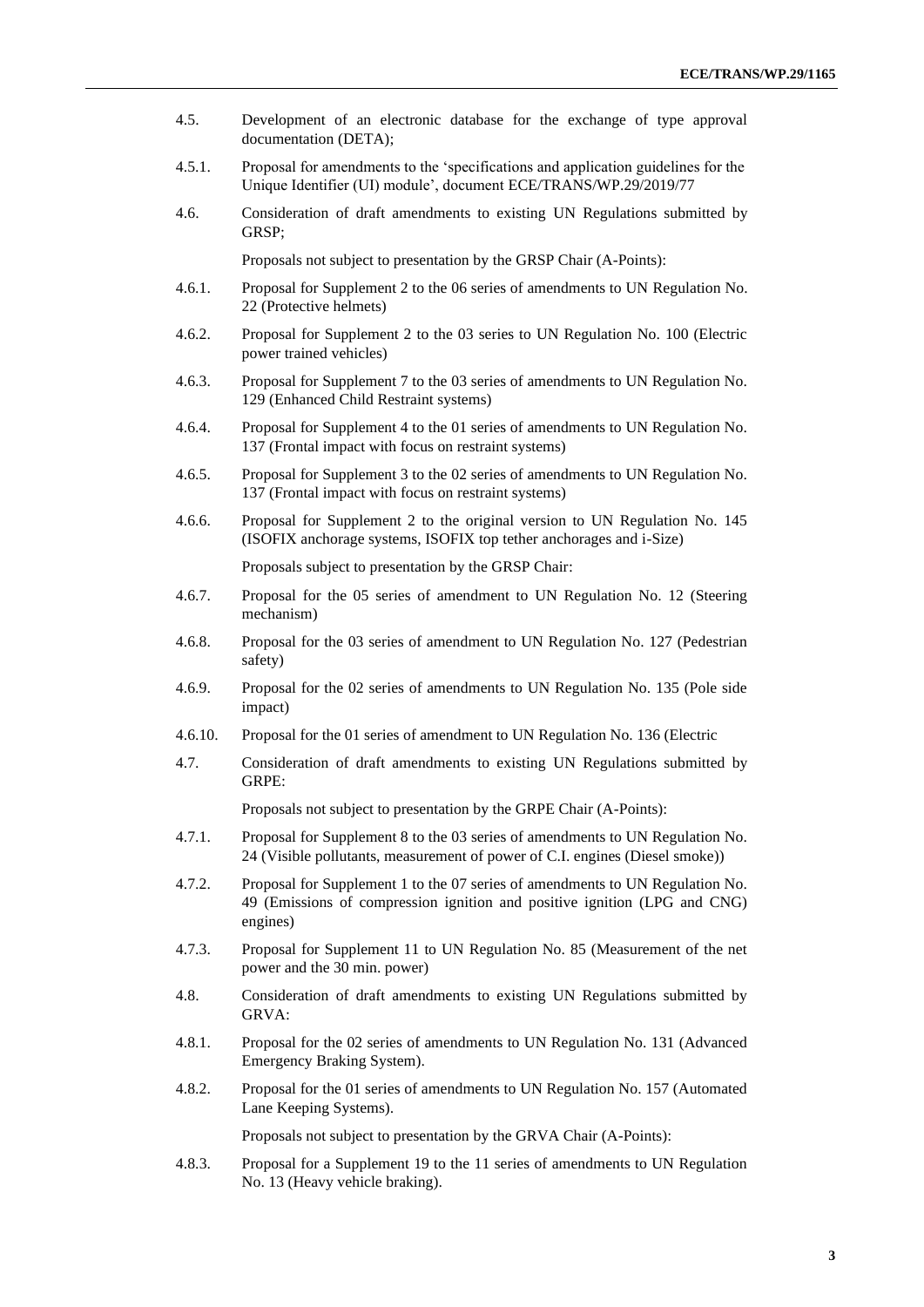- 4.8.4. Proposal for a Supplement 1 to the 12 series of amendments to UN Regulation No. 13 (Heavy vehicle braking).
- 4.8.5. Proposal for a Supplement 4 to UN Regulation No. 13-H (Braking of light vehicles).
- 4.8.6. Proposal for a Supplement 8 to the 03 series of amendments to UN Regulation No. 79 (Steering Equipment).
- 4.8.7. Proposal for a Supplement 3 to the 04 series of amendments to UN Regulation No. 79 (Steering Equipment).
- 4.8.8. Proposal for a Supplement 9 to the 02 series of amendments to UN Regulation No. 90 (Replacement braking parts).
- 4.9. Consideration of draft amendments to existing UN Regulations submitted by GRBP:
- 4.9.1. Proposal for a new 03 series of amendments to UN Regulation No. 117 (Tyre rolling resistance, rolling noise and wet grip)

Proposals not subject to presentation by the GRBP Chair (A-Points):

- 4.9.2. Proposal for Supplement 7 to 03 series of amendments to UN Regulation No. 51 (Noise of M and N categories of vehicles)
- 4.9.3. Proposal for Supplement 25 to the original series of amendments to UN Regulation No. 54 (Tyres for commercial vehicles and their trailers)
- 4.9.4. Proposal for Supplement 20 to the original series of amendments to UN Regulation No. 106 (Tyres for agricultural vehicles and their trailers)
- 4.9.5. Proposal for Supplement 2 to the 01 series of amendments to UN Regulation No. 141 (Tyre pressure monitoring system)
- 4.10. Consideration of draft corrigenda to existing UN Regulations submitted by GRs if any;
- 4.11. Consideration of draft corrigenda to existing UN Regulations submitted by the secretariat, if any;
- 4.12. Consideration of proposals for new UN Regulations submitted by the Working Parties subsidiary to the World Forum;
- 4.12.1. Proposal for a new UN Regulation on Reverse Warning
- 4.13. Proposal for amendments to the Consolidated Resolution on the Construction of Vehicles (R.E.3) submitted by the Working Parties to the World Forum for consideration;
- 4.14. Pending proposals for amendments to existing UN Regulations submitted by GRE and GRSG
- 4.14.1. Proposal for Supplement 16 to the 06 series of amendments to UN Regulation No. 48 (Installation of lighting and light-signalling devices)
- 4.14.2. Proposal for Supplement 3 to the 07 series of amendments to UN Regulation No. 48 (Installation of lighting and light-signalling devices)
- 4.14.3. Proposal for Supplement 1 to the 08 series of amendments to UN Regulation No. 48 (Installation of lighting and light-signalling devices)
- 4.14.4. Proposal for the 01 series of amendments to UN Regulation No. 148 (Light signalling devices)
- 4.14.5. Proposal for the 01 series of amendments to UN Regulation No. 149 (Road illumination devices)
- 4.14.6. Proposal for the 01 series of amendments to UN Regulation No. 150 (Retroreflective devices)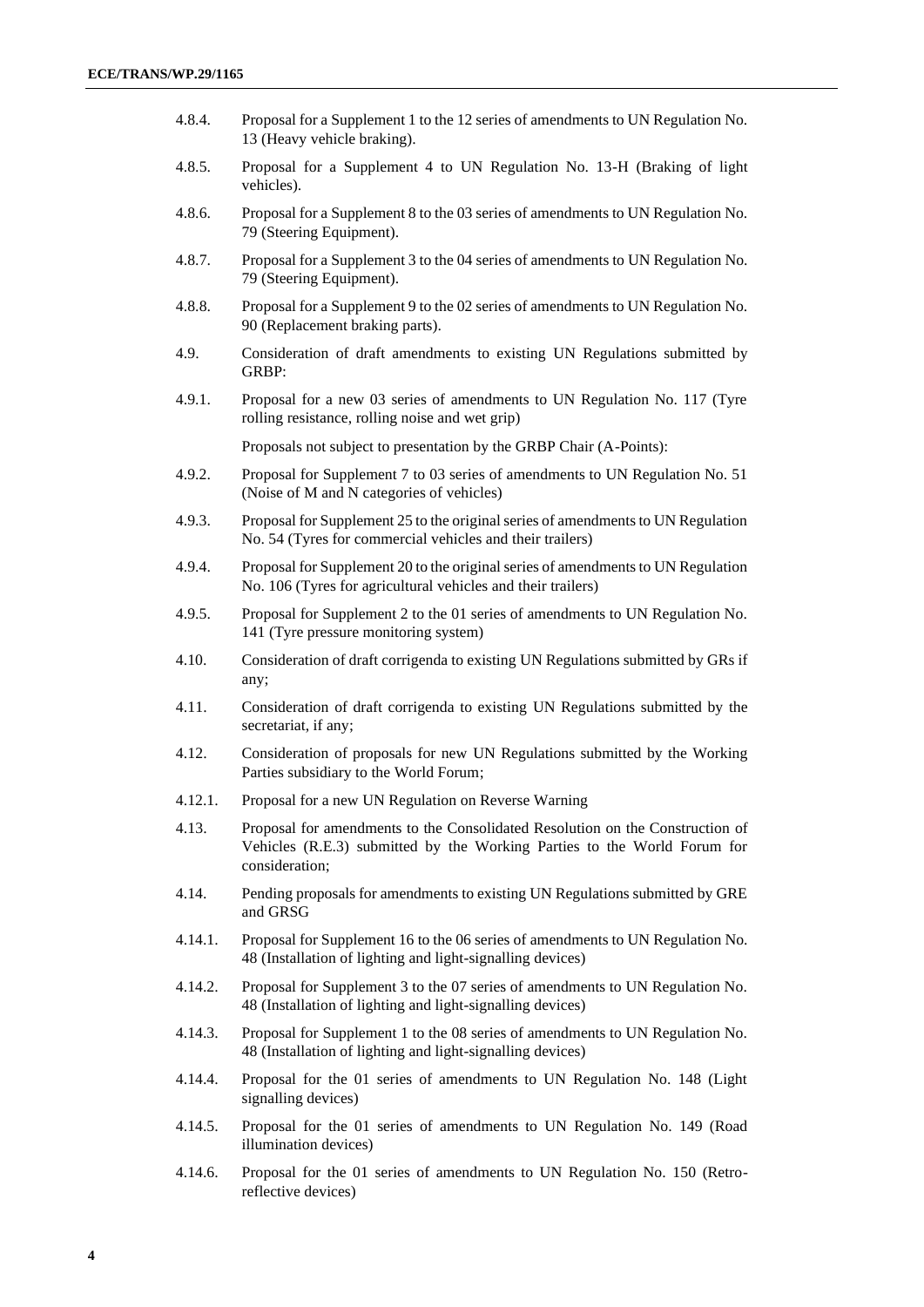Proposals not subject to presentation by the GRE Chair (A-Points):

- 4.14.7. Proposal for Supplement 8 to the 03 series of amendments to UN Regulation No. 48 (Installation of lighting and light-signalling devices)
- 4.14.8. Proposal for Supplement 21 to the 04 series of amendments to UN Regulation No. 48 (Installation of lighting and light-signalling devices)
- 4.14.9. Proposal for Supplement 16 to the 05 series of amendments to UN Regulation No. 48 (Installation of lighting and light-signalling devices)
- 4.14.10. Proposal for Supplement 23 to the 01 series of amendments to UN Regulation No. 53 (Installation of lighting and light-signalling devices for L3 vehicles)
- 4.14.11. Proposal for Supplement 6 to the 02 series of amendments to UN Regulation No. 53 (Installation of lighting and light-signalling devices for L3 vehicles)
- 4.14.12. Proposal for Supplement 4 to the 03 series of amendments to UN Regulation No. 53 (Installation of lighting and light-signalling devices for L3 vehicles)
- 4.14.13. Proposal for Supplement 14 to the 01 series of amendments to UN Regulation No. 74 (Installation of lighting and light-signalling devices for mopeds)
- 4.14.14. Proposal for Supplement 2 to the 02 series of amendments to UN Regulation No. 74 (Installation of lighting and light-signalling devices for mopeds)
- 4.14.15. Proposal for Supplement 4 to the 01 series of amendments to UN Regulation No. 86 (Installation of lighting and light-signalling devices for agricultural vehicles)
- 4.14.16. Proposal for Supplement 1 to the 02 series of amendments to UN Regulation No. 86 (Installation of lighting and light-signalling devices for agricultural vehicles)

Proposals not subject to presentation by the GRSG Chair (A-Points):

- 4.14.17. Proposal for Supplement 3 to the original series of amendments to UN Regulation No. 162 (Immobilizers)
- 4.15. Proposal for amendments to Mutual Resolutions;
- 4.16. Proposal for new Resolutions submitted by GRs:
- 4.16.1. Proposal for a new Consolidated Resolution concerning Exhaust Ultra-Fine Particle Number Measurement For Heavy Duty Engines.
- 5. 1998 Agreement:
- 5.1. Status of the Agreement, including the implementation of paragraph 7.1 of the Agreement;
- 5.2. Consideration of draft UN GTRs and/or draft amendments to established UN GTRs;
- 5.3. Consideration of technical regulations to be listed in the Compendium of Candidates for UN GTRs, if any;
- 5.4. Guidance, by consensus decision, on those elements of draft global technical regulations that have not been resolved by the Working Parties subsidiary to the World Forum, if any;
- 5.5. Implementation of the 1998 Agreement Programme of Work by the Working Parties subsidiary to the World Forum;
- 6. Exchange of views on national/regional rulemaking procedures and implementation of established UN Regulations and/or UN GTRs into national/regional law;
- 7. 1997 Agreement (Periodical Technical Inspections):
- 7.1. Status of the Agreement;
- 7.2. Amendments to the 1997 Agreement;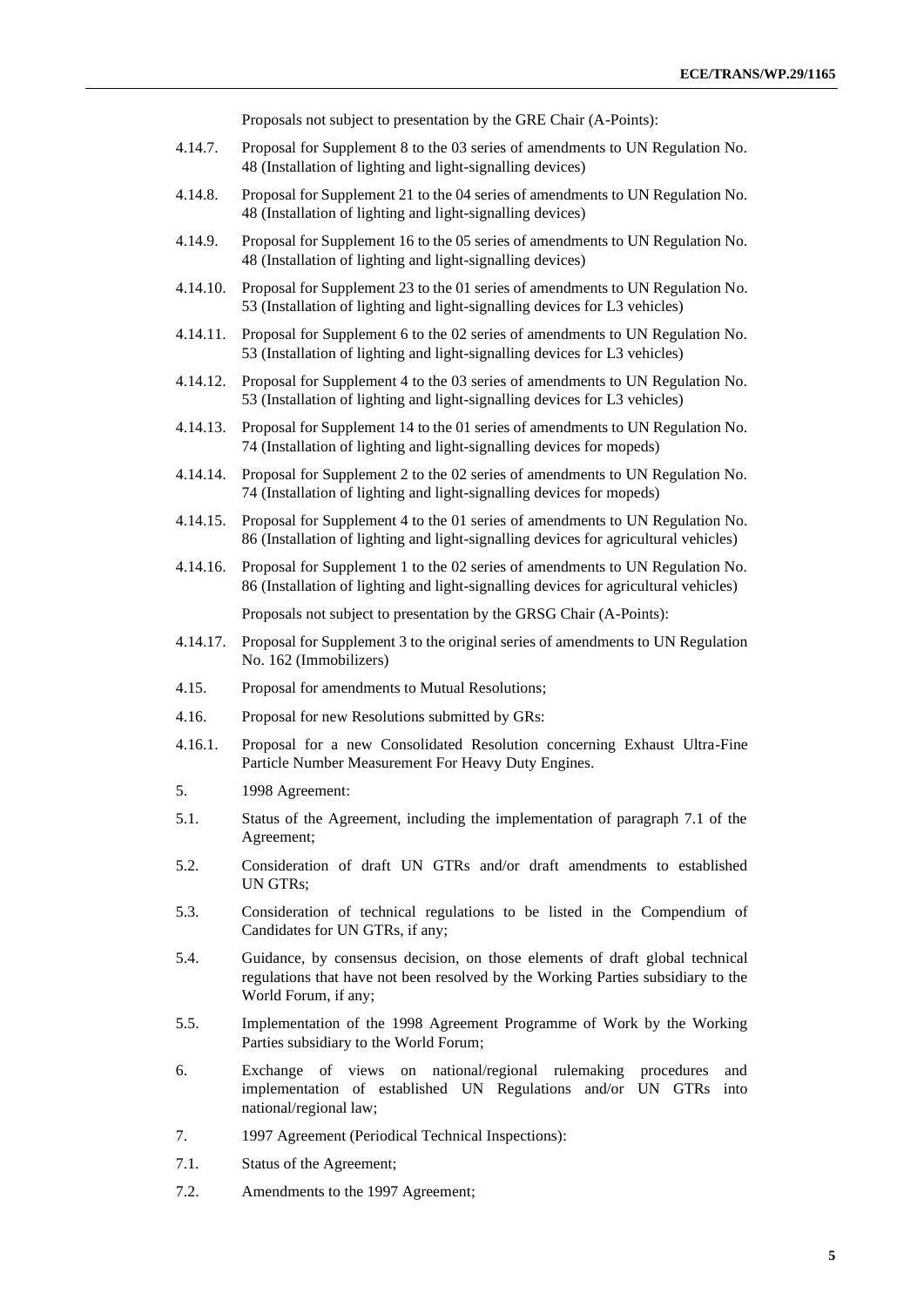- 7.3. Establishment of new Rules annexed to the 1997 Agreement;
- 7.4. Update of Rules annexed to the 1997 Agreement;
- 7.5. Update of Resolution R.E.6 related to requirements for testing equipment, for skills and training of inspectors and for supervision of test centres;
- 7.6. Vehicle whole-life compliance;
- 8. Other business:
- 8.1. Consistency between the provisions of the 1968 Vienna Convention and the technical provisions for vehicles of UN Regulations and UN GTRs adopted in the framework of the 1958 and 1998 Agreements;
- 8.2. Proposal for amendments to the Consolidated Resolution on the Construction of Vehicles (R.E.3);
- 8.3. UNRSF project on safer and cleaner used vehicles for Africa;
- 8.4. Documents for publication;
- 9. Adoption of the report.

## **B. Administrative Committee of the 1958 Agreement (AC.1)**

- 10. Establishment of the Committee AC.1.
- 11. Proposals for amendments and corrigenda to existing Regulations and for new UN Regulations – Voting by AC.1.

## **C. Executive Committee of the 1998 Agreement (AC.3)**

- 12. Establishment of the Executive Committee AC.3 and election of officers for the year 2022.
- 13. Monitoring of the 1998 Agreement: Reports of the Contracting Parties on the transposition of UN GTRs and their amendments into their national/regional law.
- 14. Consideration and vote by AC.3 of draft UN GTRs and/or draft amendments to established UN GTRs, if any:
- 14.1. Proposal for a new UN GTR, if any:
- 14.1.1. Proposal for a new UN GTR on durability of pollution-control devices for twoand three-wheelers.
- 14.2. Proposal for amendments to a UN GTR, if any;
- 14.2.1. Proposal for a new Amendment 5 to UN GTR No. 2 (World-wide Motorcycle emissions Test Cycle (WMTC))
- 14.3. Proposal for amendments to the Mutual Resolutions of the 1958 and the 1998 Agreement, if any;
- 14.4. Proposal for new Mutual Resolutions of the 1958 and the 1998 Agreement, if any.
- 15. Consideration of technical regulations to be listed in the Compendium of Candidates for UN GTRs, if any.
- 16. Guidance, by consensus decision, on those elements of draft UN GTRs that have not been resolved by the Working Parties subsidiary to the World Forum, if any.
- 17. Progress on the development of new UN GTRs and of amendments to established UN GTRs:
- 17.1. UN GTR No. 2 (Worldwide Motorcycle Emission Test Cycle (WMTC));
- 17.2. UN GTR No. 3 (Motorcycle braking);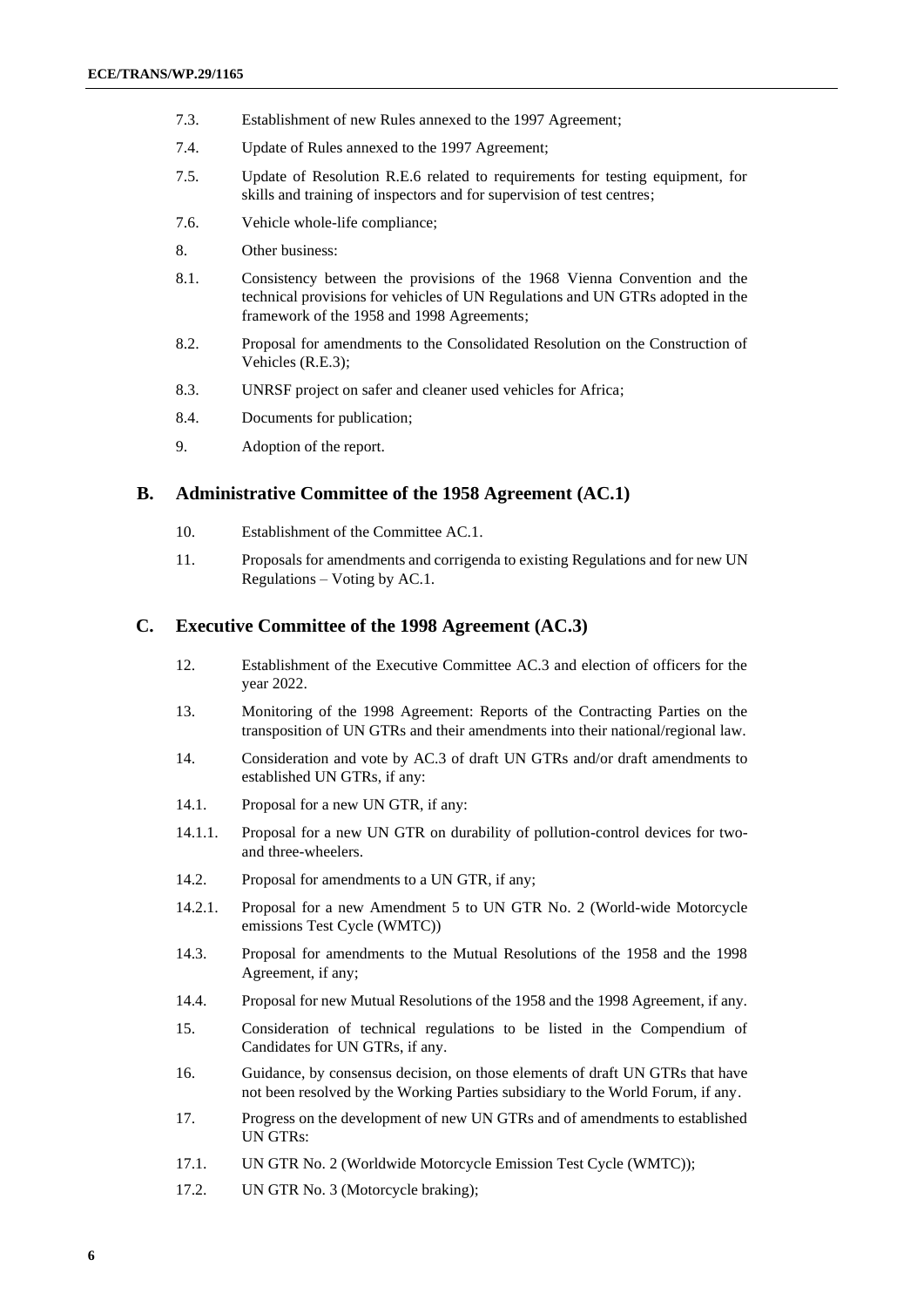- 17.3. UN GTR No. 8 (Electronic stability control systems (ESC));
- 17.4. UN GTR No. 9 (Pedestrian safety);
- 17.5. UN GTR No. 13 (Hydrogen and Fuel Cell Vehicles (HFCV) Phase 2);
- 17.6. UN GTR No. 15 (Worldwide harmonized Light Vehicle Test Procedures (WLTP) – Phase 2);
- 17.7. UN GTR No. 16 (Tyres);
- 17.8. UN GTR No. 20 (Electric Vehicles Safety (EVS));
- 17.9. UN GTR No. 21 (Determination of electrified vehicle power (Electric vehicles and the environment));
- 17.10. Draft UN GTR on Quiet Road Transport Vehicles (QRTV);
- 17.11. Draft UN GTR on Global Real Driving Emissions (GRDE);
- 17.12. UN GTR No.22 on in-vehicle battery durability (Electric vehicles and the environment);
- 17.13. Proposal for a draft UN GTR on durability of after treatment devices for two- and three-wheeled motor vehicles (Environmental and Propulsion Performance Requirements of L-category vehicles);
- 17.14. Proposal for a draft UN GTR on brake particulate emissions.
- 18. Items on which the exchange of views and data should continue or begin:
- 18.1. Event Data Recorder (EDR).
- 19. Other business.

## **D. Administrative Committee of the 1997 Agreement (AC.4)**

- 20. Establishment of the Committee AC.4 and election of officers for the year 2022.
- 21. Amendments to Rules annexed to the 1997 Agreement.
- 22. Establishment of new Rules to be annexed to the 1997 Agreement.
- 23. Other business.

## **II. Annotations and list of documents**

## **A. World Forum for Harmonization of Vehicle Regulations (WP.29)**

#### **1. Adoption of the agenda**

In accordance with Chapter III, Rule 7 of the Rules of Procedure of the World Forum for Harmonization of Vehicle Regulations (WP.29) (TRANS/WP.29/690, Amend.1 and Amend.2), the first item on the provisional agenda is the adoption of the agenda.

#### **Documentation**

| ECE/TRANS/WP.29/1165 |         | Annotated provisional agenda for the 187th |  |  |
|----------------------|---------|--------------------------------------------|--|--|
|                      | session |                                            |  |  |

### **2. Coordination and organization of work**

*2.1. Report of the session of the Administrative Committee for the Coordination of Work (WP.29/AC.2)*

The Chair of the Administrative Committee (WP.29/AC.2) will report on the discussions held during its 139th session and submit the recommendations of the Administrative Committee to the World Forum for consideration and adoption.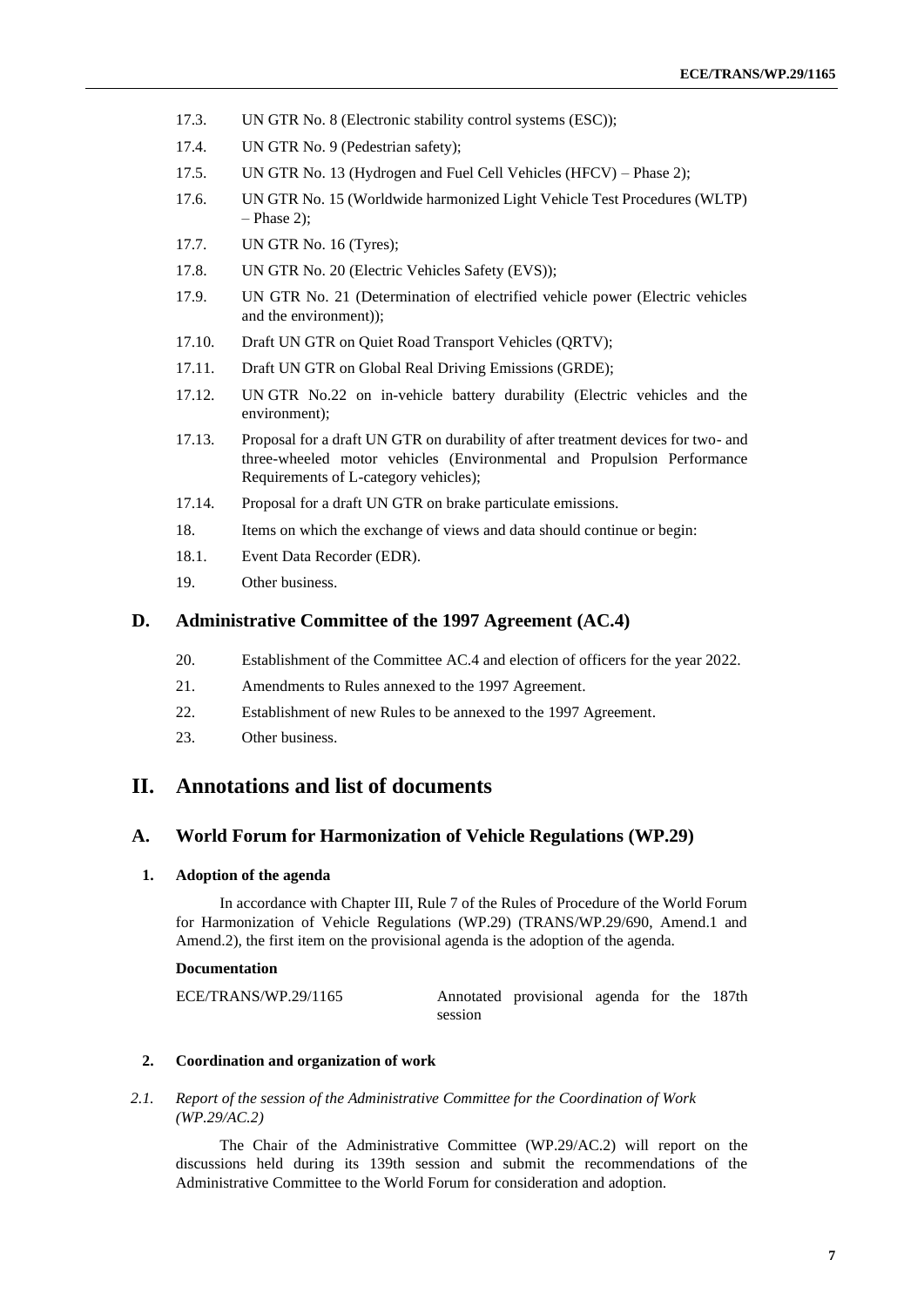*2.2. Programme of work and documentation*

The World Forum may wish to consider the programme of work and the list of Informal Working Groups (IWGs).

#### **Documentation**

| ECE/TRANS/WP.29/2022/1/Rev.1 | Programme of work                   |
|------------------------------|-------------------------------------|
| WP.29-187-01                 | List of informal working groups     |
| WP.29-187-02                 | Draft calendar of meetings for 2023 |

*2.3. Intelligent Transport Systems and coordination of automated vehicles related activities*

The World Forum agreed to continue consideration of the work related to automated vehicles. WP.29 is expected to coordinate the activities within its GRs towards possible regulatory development for automated vehicles in the legal framework of both the 1958 and 1998 Agreements (ECE/TRANS/WP.29/1139, para. 35). The World Forum is invited to continue consideration of the proposals developed under the Framework Document on Automated Vehicles (ECE/TRANS/WP.29/2019/34/Rev.2 as amended by ECE/TRANS/WP.29/2021/151).

### **Documentation**

| ECE/TRANS/WP.29/2022/56 | Proposal for Guidelines and Recommendations<br>concerning Safety Requirements for Automated<br>Driving Systems                                                    |
|-------------------------|-------------------------------------------------------------------------------------------------------------------------------------------------------------------|
| ECE/TRANS/WP.29/2022/57 | Proposal for the second iteration of the New<br>Assessment/Test Method for Automated Driving<br>- Master Document.                                                |
|                         | ECE/TRANS/WP.29/GRVA/12, para. 24, based<br>ECE/TRANS/WP.29/GRVA/2022/2,<br><b>as</b><br><sub>on</sub><br>amended by GRVA-12-12 and reproduced in<br>WP.29-186-09 |
| ECE/TRANS/WP.29/2022/58 | Proposal for the New Assessment/Test Method<br>for Automated Driving (NATM) Guidelines for<br>Validating Automated Driving System                                 |
| ECE/TRANS/WP.29/2022/60 | Proposal for recommendations on uniform<br>provisions concerning cyber security and<br>software updates.                                                          |
|                         | ECE/TRANS/WP.29/GRVA/12, para. 47, based<br>on ECE/TRANS/WP.29/GRVA/2022/5                                                                                        |

*3. Consideration of the reports of the Working Parties (GRs) subsidiary to WP.29*

The World Forum is expected to consider and approve the reports of the Working Parties on Passive Safety (GRSP), on Noise and Tyres (GRBP), on Automated/Autonomous and Connected Vehicles (GRVA), and Lighting and Light-Signalling (GRE).

*3.1. Working Party on Passive Safety (GRSP) (Seventieth session, 6-10 December 2021)*

#### **Documentation**

ECE/TRANS/WP.29/GRSP/70 Report of the seventieth session of GRSP

*3.2. Working Party on Pollution and Energy (GRPE) (Eighty-fifth session, 11-14 January 2022)*

## **Documentation**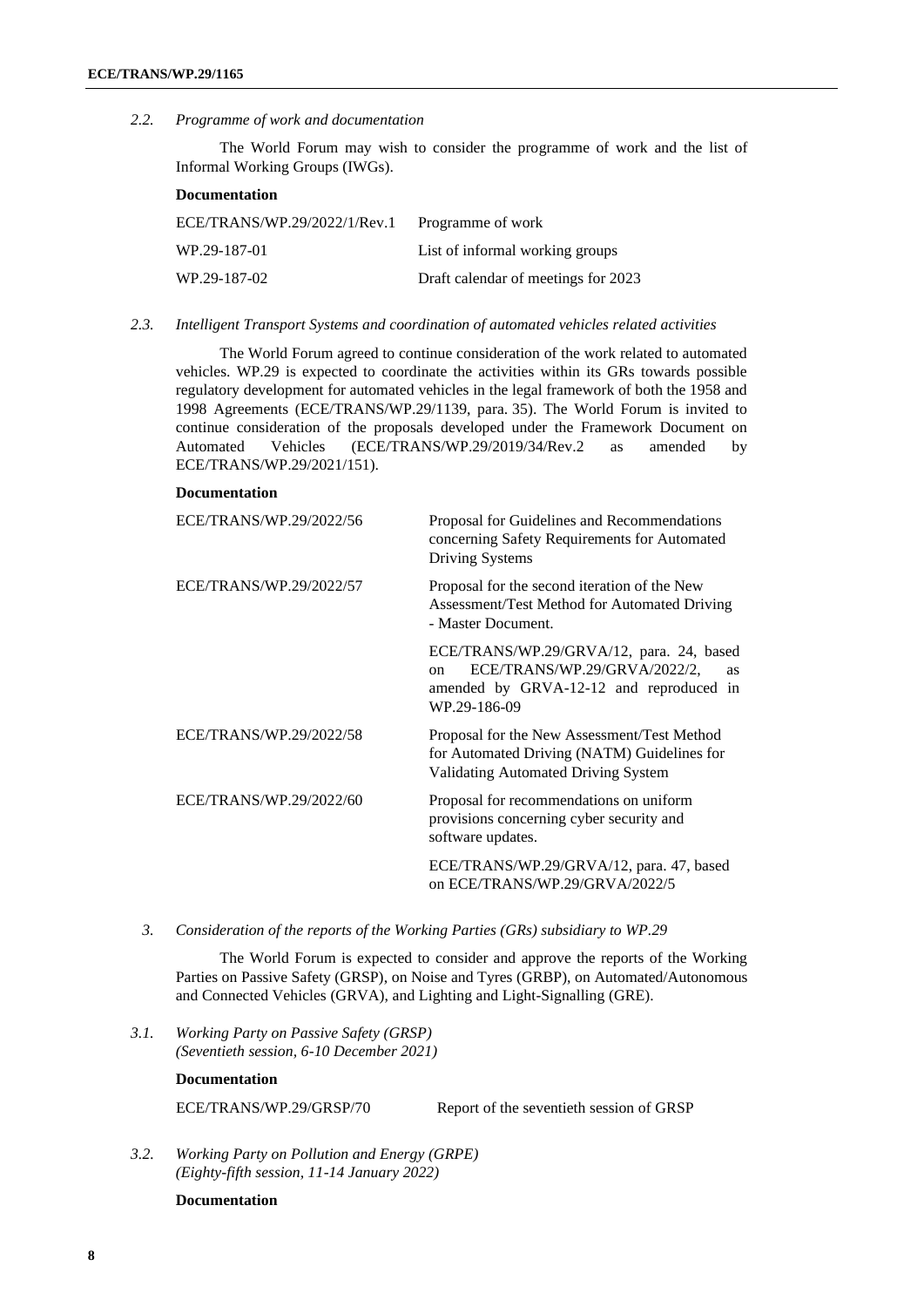|        | ECE/TRANS/WP.29/GRPE/85                                                                          | Report of the eighty-fifth session of GRPE                                                                                                                                                                                                                          |  |
|--------|--------------------------------------------------------------------------------------------------|---------------------------------------------------------------------------------------------------------------------------------------------------------------------------------------------------------------------------------------------------------------------|--|
| 3.3.   | (Twelfth session 24-28 January 2022)                                                             | Working Party on Automated/Autonomous and Connected Vehicles (GRVA)                                                                                                                                                                                                 |  |
|        | <b>Documentation</b>                                                                             |                                                                                                                                                                                                                                                                     |  |
|        | ECE/TRANS/WP.29/GRVA/12                                                                          | Report of the twelfth session of GRVA                                                                                                                                                                                                                               |  |
| 3.4.   | Working Party on Noise and Tyres (GRBP)<br>(Seventy-fifth session, 8-11 February 2022)           |                                                                                                                                                                                                                                                                     |  |
|        | <b>Documentation</b>                                                                             |                                                                                                                                                                                                                                                                     |  |
|        | ECE/TRANS/WP.29/GRBP/75                                                                          | Report of the seventy-fifth session of GRBP                                                                                                                                                                                                                         |  |
| 3.6.   | Highlights of the recent sessions                                                                |                                                                                                                                                                                                                                                                     |  |
| 3.6.1. | Working Party on General Safety Provisions (GRSG)<br>(123rd session, 28 March -1 April 2022)     |                                                                                                                                                                                                                                                                     |  |
|        |                                                                                                  | The Chair of GRSG will report orally on the highlights of the session.                                                                                                                                                                                              |  |
| 3.6.2. | Working Party on Lighting and Light-Signalling (GRE)<br>(Eighty-sixth session, 25-29 April 2022) |                                                                                                                                                                                                                                                                     |  |
|        |                                                                                                  | The Chair of GRE will report orally on the highlights of the session.                                                                                                                                                                                               |  |
| 3.6.3. | Working Party on Passive Safety (GRSP)<br>(Seventy-first session, 9-13 May 2022)                 |                                                                                                                                                                                                                                                                     |  |
|        |                                                                                                  | The Chair of GRSP will report orally on the highlights of the session.                                                                                                                                                                                              |  |
| 3.6.4. | (Thirteenth session, 23-27 May 2022)                                                             | Working Party on Automated/Autonomous and Connected Vehicles (GRVA)                                                                                                                                                                                                 |  |
|        |                                                                                                  | The Chair of GRVA will report orally on the highlights of the session.                                                                                                                                                                                              |  |
| 3.6.4. | Working Party on Pollution and Energy (GRPE)<br>(Eighty-sixth session, 31 May -3 June 2022)      |                                                                                                                                                                                                                                                                     |  |
|        |                                                                                                  | The Chair of GRPE will report orally on the highlights of the session.                                                                                                                                                                                              |  |
| 4.     | 1958 Agreement                                                                                   |                                                                                                                                                                                                                                                                     |  |
| 4.1.   | Status of the Agreement and of the annexed Regulations                                           |                                                                                                                                                                                                                                                                     |  |
|        |                                                                                                  | The secretariat will present the status of the Agreement and of the annexed UN<br>Regulations on the basis of a new version of ECE/TRANS/WP.29/343/Rev.30, containing<br>all information received by secretariat up to 22 May 2020. Subsequent modifications to the |  |

all information received by secretariat up to 22 May 2020. Subsequent modifications to the original status document will be available in the document "informal updated version of ECE/TRANS/WP.29/343/Rev.30". The document will be available at [\(https://unece.org/status-1958-agreement-and-annexed-regulations\)](https://unece.org/status-1958-agreement-and-annexed-regulations).

Information on notified Type Approval Authorities and designated Technical Services is made available via the online tool: [https://apps.unece.org/WP29\\_application/](https://apps.unece.org/WP29_application/)

*4.2. Guidance requested by the Working Parties on matters related to UN Regulations annexed to the 1958 Agreement*

The World Forum may wish to consider and to provide guidance on any matter related to the 1958 Agreement at the request of the Chairs of the Working Parties subsidiary to WP.29.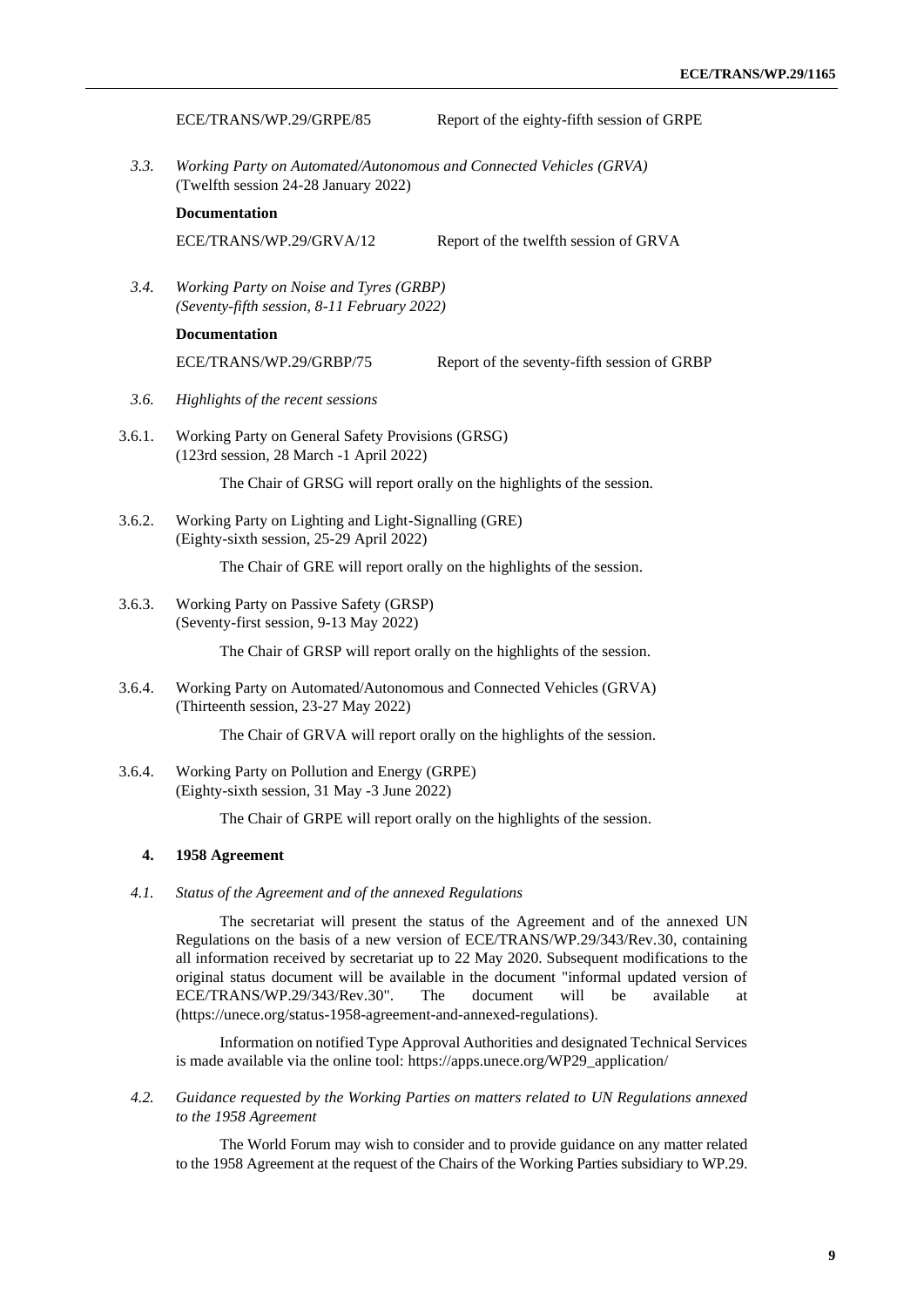*4.2.1. Reproduction and reference to private standards in UN Regulations, UN Global Technical Regulations (UN GTRs) and Rules*

The World Forum agreed to resume consideration of this issue.

*4.2.2. Guidance on amendments to UN Regulations annexed to the 1958 Agreement*

The World Forum agreed to continue consideration of this issue which affects both the current version of the 1958 Agreement (Revision 3) as well as its previous version. WP.29 may wish to continue considerations on the update of the guidelines on amendments to UN Regulations at the June 2022 session, if any.

*4.2.3. Interpretation of specific UN Regulations*

The World Forum may wish to consider proposals for Interpretation Documents for UN Regulations, if any:

4.2.3.1. ECE/TRANS/WP.29/2022/61 Proposal for amendments to the Interpretation Document ECE/TRANS/WP.29/2021/59 for UN Regulation No. 155 (Cyber security and cyber security management system).

> ECE/TRANS/WP.29/GRVA/12, para. 46, based on ECE/TRANS/WP.29/2021/59, as amended by GRVA-12-37

*4.3. Development of the International Whole Vehicle Type Approval (IWVTA) system*

The Chair of the Informal Working Group on IWVTA will report on the work progress made during the meetings of the group and of the two subgroups in charge of drafting the amendments to the Agreement and to UN Regulation No. 0.

*4.4. Revision 3 to the 1958 Agreement*

The World Forum may wish to be informed on the implementation status of the Revision 3 of the 1958 Agreement.

*4.5. Development of an electronic database for the exchange of type approval documentation (DETA)*

The expert from Germany will report on the current hosting activities of DETA.

The secretariat will report on the situation for hosting of DETA by UNECE.

4.5.1. ECE/TRANS/WP.29/2022/62 Proposal for amendments to the 'specifications and application guidelines for the Unique Identifier (UI) module', document ECE/TRANS/WP.29/2019/77

> ECE/TRANS/WP.29/1161, para. 70, based on ECE/TRANS/WP.29/2019/77, as amended by WP.29-185-13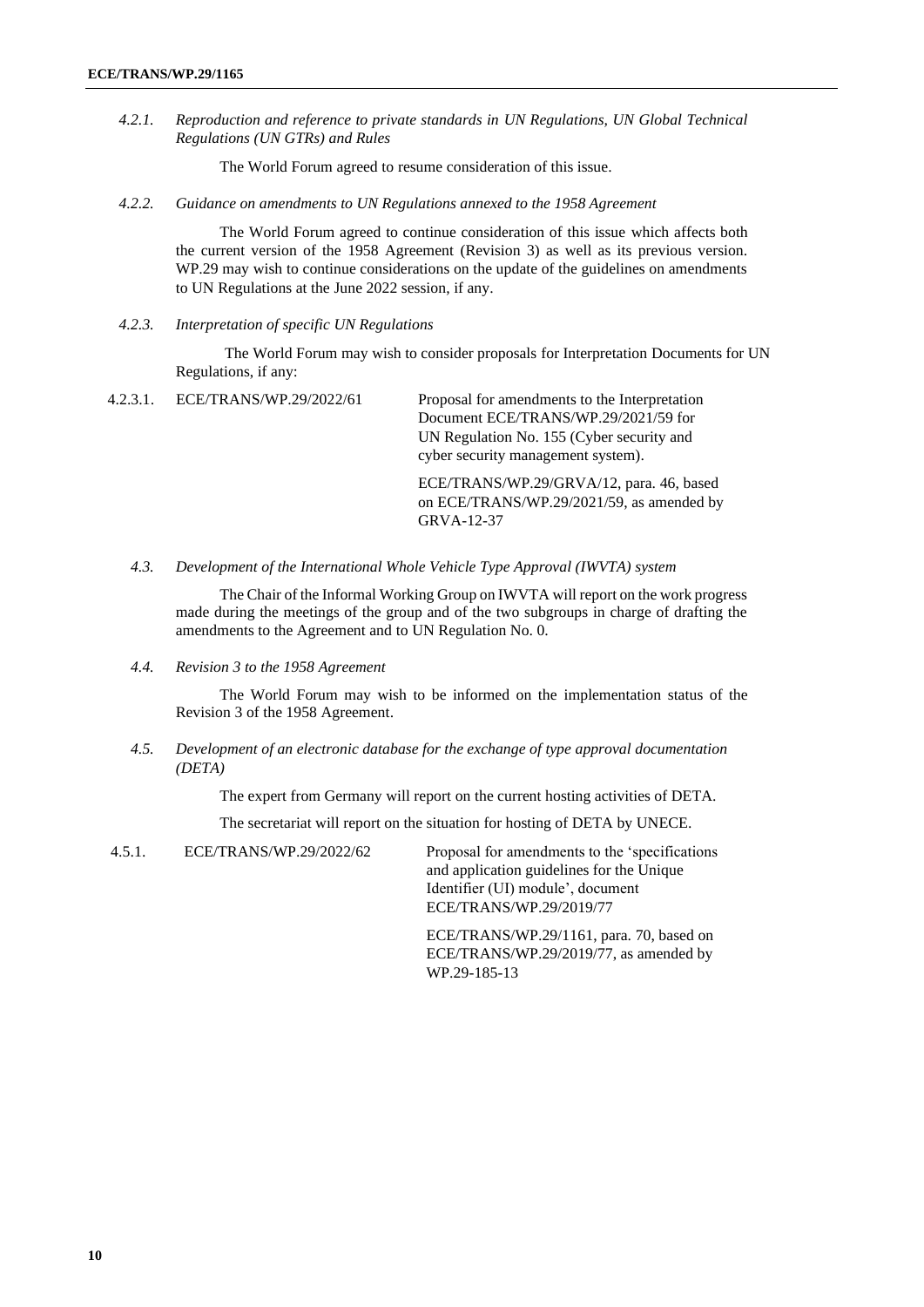## *4.6. Consideration of draft amendments to existing UN Regulations submitted by GRSP*

The World Forum will consider the following proposals and may decide to submit them to the Administrative Committee of the 1958 Agreement (AC.1) with recommendations on its adoption by vote.

Proposals not subject to presentation by the GRSP Chair (A-Points):

| 4.6.1. ECE/TRANS/WP.29/2022/63                      | Proposal for Supplement 2 to the 06 series of<br>amendments to UN Regulation No. 22 (Protective<br>helmets)                                          |
|-----------------------------------------------------|------------------------------------------------------------------------------------------------------------------------------------------------------|
|                                                     | (ECE/TRANS/WP.29/GRSP/70, para. 16, based on<br>ECE/TRANS/WP.29/GRSP/2021/24 as amended<br>by Annex III to the report                                |
| 4.6.2. ECE/TRANS/WP.29/2022/64                      | Proposal for Supplement 2 to the 03 series to UN<br>Regulation No. 100 (Electric power trained<br>vehicles)                                          |
|                                                     | (ECE/TRANS/WP.29/GRSP/70, para. 17, based on<br>GRSP-70-26 as reproduced by Annex IV to the<br>report.                                               |
| 4.6.3. ECE/TRANS/WP.29/2022/65                      | Proposal for Supplement 7 to the 03 series of<br>amendments to UN Regulation No. 129 (Enhanced<br>Child Restraint systems)                           |
|                                                     | (ECE/TRANS/WP.29/GRSP/70, para. 20, based on<br>ECE/TRANS/WP.29/GRSP/2021/7 as amended by<br>Annex VI to the report.                                 |
| 4.6.4. ECE/TRANS/WP.29/2022/66                      | Proposal for Supplement 4 to the 01 series of<br>amendments to UN Regulation No. 137 (Frontal<br>impact with focus on restraint systems)             |
|                                                     | (ECE/TRANS/WP.29/GRSP/70, para. 26, based on<br>ECE/TRANS/WP.29/GRSP/2021/23, not amended                                                            |
| 4.6.5. ECE/TRANS/WP.29/2022/67                      | Proposal for Supplement 3 to the 02 series of<br>amendments to UN Regulation No. 137 (Frontal<br>impact with focus on restraint systems)             |
|                                                     | (ECE/TRANS/WP.29/GRSP/70, para. 26, based on<br>ECE/TRANS/WP.29/GRSP/2021/23, not amended                                                            |
| 4.6.6. ECE/TRANS/WP.29/2022/68                      | Proposal for Supplement 2 to the original version<br>to UN Regulation No. 145 (ISOFIX anchorage<br>systems, ISOFIX top tether anchorages and i-Size) |
|                                                     | (ECE/TRANS/WP.29/GRSP/70, para. 27, based on<br>ECE/TRANS/WP.29/GRSP/2021/27 not amended                                                             |
| Proposals subject to presentation by the GRSP Chair |                                                                                                                                                      |
| 4.6.7. ECE/TRANS/WP.29/2022/69                      | Proposal for the 05 series of amendment to UN<br>Regulation No. 12 (Steering mechanism)                                                              |
|                                                     | ECE/TRANS/WP.29/GRSP/70, para. 8, based on<br>ECE/TRANS/WP.29/GRSP/2021/18, as amended<br>by Annex II to the report                                  |
| 4.6.8. ECE/TRANS/WP.29/2022/70                      | Proposal for the 03 series of amendment to UN<br>Regulation No. 127 (Pedestrian safety)                                                              |
|                                                     | (ECE/TRANS/WP.29/GRSP/70, para. 18, based on<br>ECE/TRANS/WP.29/GRSP/2021/28 as amended<br>by Annex V to the report.                                 |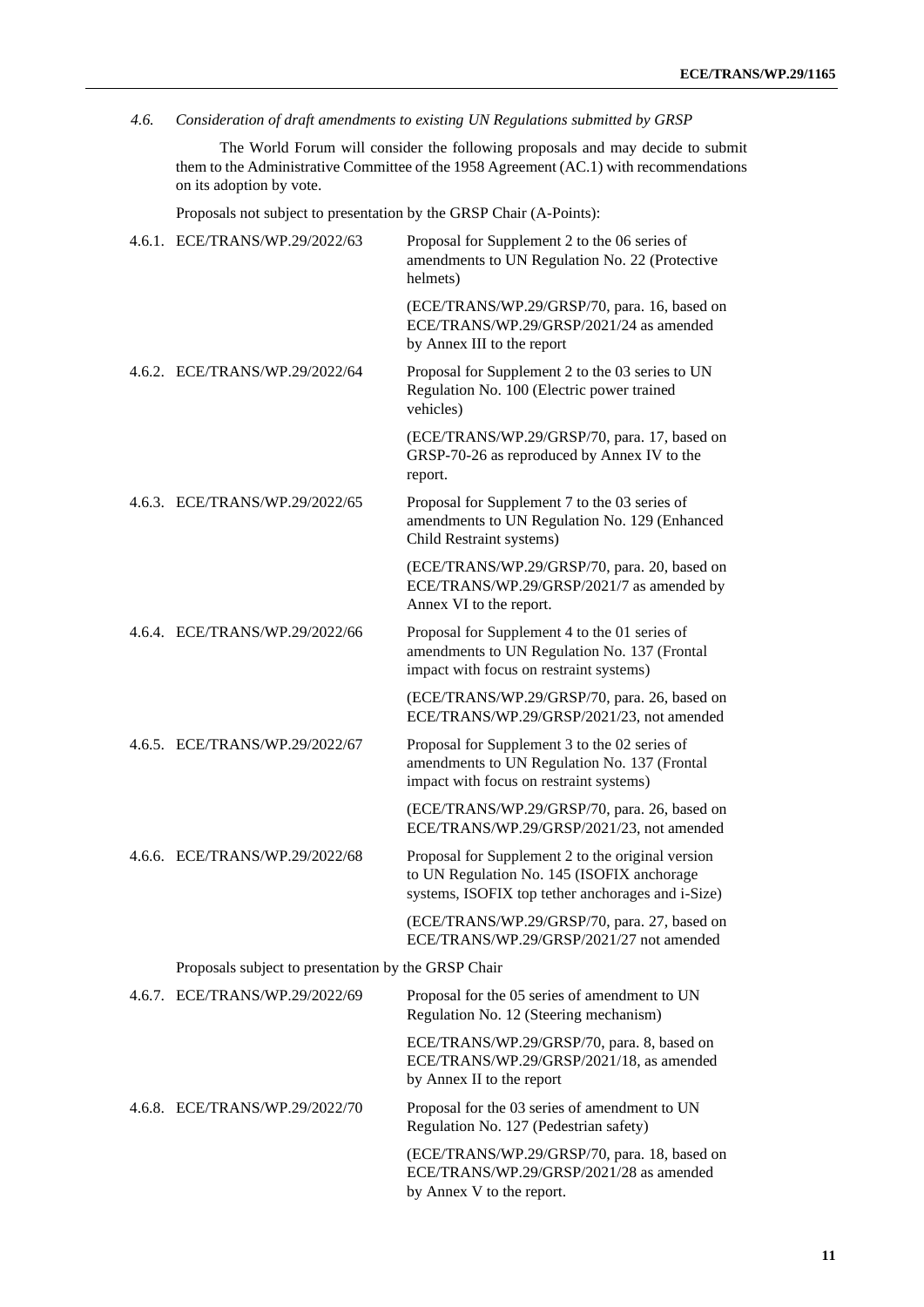| 4.6.9. ECE/TRANS/WP.29/2022/71  | Proposal for the 02 series of amendments to UN<br>Regulation No. 135 (Pole side impact)                                |
|---------------------------------|------------------------------------------------------------------------------------------------------------------------|
|                                 | ECE/TRANS/WP.29/GRSP/70, para. 23, based on<br>ECE/TRANS/WP.29/GRSP/2021/21 not amended.                               |
| 4.6.10. ECE/TRANS/WP.29/2022/72 | Proposal for the 01 series of amendment to UN<br>Regulation No. 136 (Electric vehicle L)                               |
|                                 | ECE/TRANS/WP.29/GRSP/70, para. 24, based on<br>ECE/TRANS/WP.29/GRSP/2021/22, as amended<br>by Annex VII to the report. |

*4.7. Consideration of draft amendments to existing UN Regulations submitted by GRPE*

The World Forum will consider the following proposals and may decide to submit them to AC.1 with recommendations on their adoption by vote.

Proposals not subject to presentation by the GRPE Chair (A-Points):

| 4.7.1. | ECE/TRANS/WP.29/2022/73 | Proposal for Supplement 8 to the 03 series of<br>amendments to UN Regulation No. 24 (Visible<br>pollutants, measurement of power of C.I. engines<br>(Diesel smoke))       |
|--------|-------------------------|---------------------------------------------------------------------------------------------------------------------------------------------------------------------------|
|        |                         | (ECE/TRANS/WP.29/GRPE/85, para. 35., based<br>on ECE/TRANS/WP.29/GRPE/2022/4)                                                                                             |
| 4.7.2. | ECE/TRANS/WP.29/2022/74 | Proposal for Supplement 1 to the 07 series of<br>amendments to UN Regulation No. 49<br>(Emissions of compression ignition and positive<br>ignition (LPG and CNG) engines) |
|        |                         | (ECE/TRANS/WP.29/GRPE/85, para. 29., based<br>on ECE/TRANS/WP.29/GRPE/2022/3 and<br>GRPE-85-47 as amended by Annex IV)                                                    |
| 4.7.3. | ECE/TRANS/WP.29/2022/75 | Proposal for Supplement 11 to UN Regulation<br>No. 85 (Measurement of the net power and the 30<br>min. power)                                                             |
|        |                         | (ECE/TRANS/WP.29/GRPE/85, para. 37, based<br>on ECE/TRANS/WP.29/GRPE/2022/5 as<br>amended by GRPE-85-11 and during the session<br>as reproduced in Annex V)               |

*4.8. Consideration of draft amendments to existing UN Regulations submitted by GRVA*

The World Forum will consider the following proposals and may decide to submit them to AC.1 with recommendations on their adoption by vote.

| 4.8.1. | ECE/TRANS/WP.29/2022/76 | Proposal for the 02 series of amendments to UN<br>Regulation No. 131 (Advanced Emergency<br>Braking System).                                  |
|--------|-------------------------|-----------------------------------------------------------------------------------------------------------------------------------------------|
|        |                         | ECE/TRANS/WP.29/GRVA/12, para. 72, based<br>on ECE/TRANS/WP.29/GRVA/2022/7, as<br>amended by GRVA-12-49 (reproduced in<br>$GRVA-12-50/Rev.1)$ |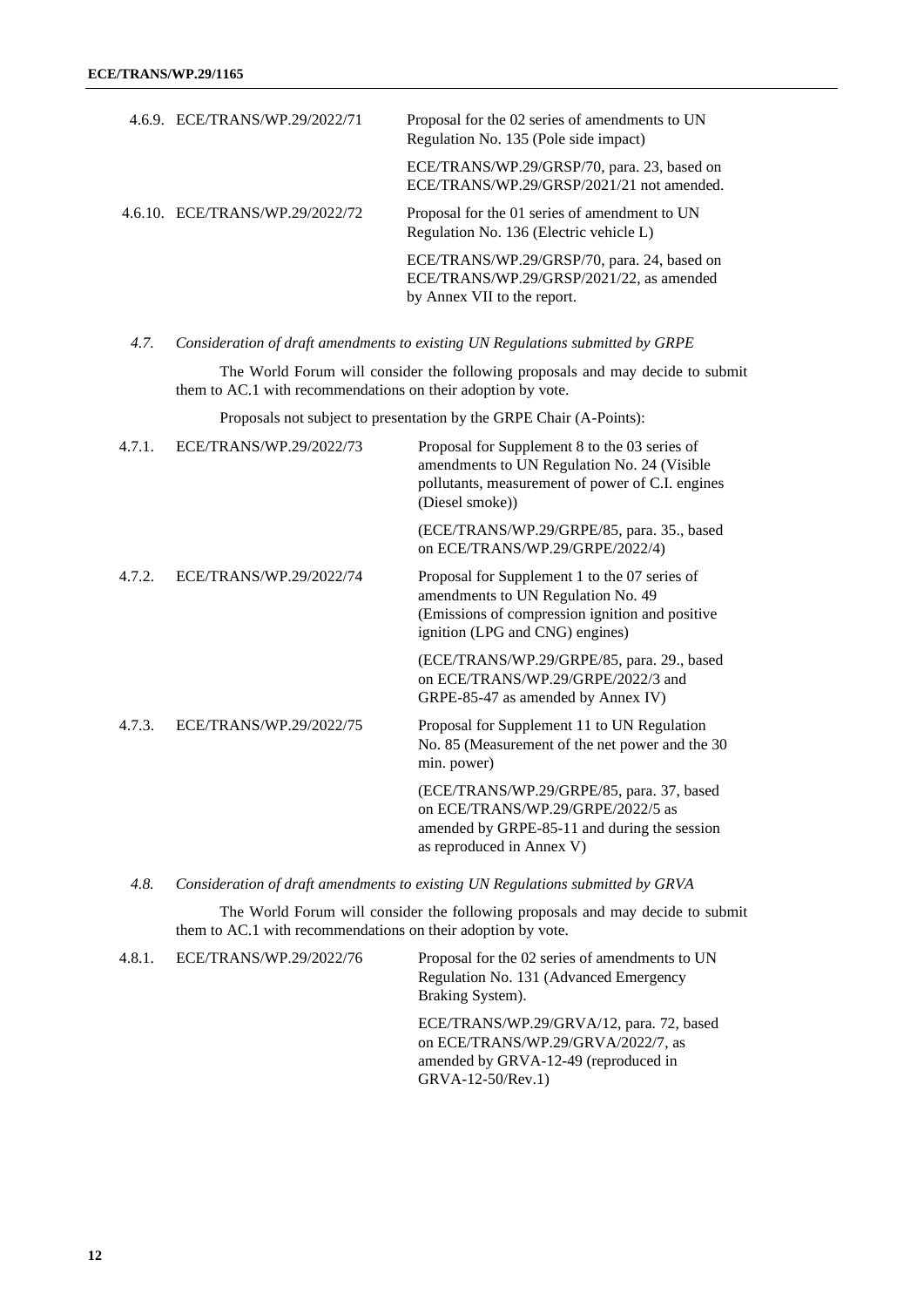| 4.8.2. | ECE/TRANS/WP.29/2022/59                                             | Proposal for the 01 series of amendments to UN<br>Regulation No. 157 (Automated Lane Keeping<br>Systems).                                                                   |
|--------|---------------------------------------------------------------------|-----------------------------------------------------------------------------------------------------------------------------------------------------------------------------|
|        |                                                                     | ECE/TRANS/WP.29/GRVA/12, para. 30, based<br>on ECE/TRANS/WP.29/GRVA/2022/3,<br>ECE/TRANS/WP.29/GRVA/2022/4, both<br>amended by GRVA-12-52                                   |
|        | Proposals not subject to presentation by the GRVA Chair (A-Points): |                                                                                                                                                                             |
| 4.8.3. | ECE/TRANS/WP.29/2022/77                                             | Proposal for a Supplement 19 to the 11 series of<br>amendments to UN Regulation No. 13 (Heavy<br>vehicle braking).                                                          |
|        |                                                                     | ECE/TRANS/WP.29/GRVA/12, para. 82, based<br>on ECE/TRANS/WP.29/GRVA/2022/9                                                                                                  |
| 4.8.4. | ECE/TRANS/WP.29/2022/78                                             | Proposal for a Supplement 1 to the 12 series of<br>amendments to UN Regulation No. 13 (Heavy<br>vehicle braking).                                                           |
|        |                                                                     | ECE/TRANS/WP.29/GRVA/12, para. 82, based<br>on ECE/TRANS/WP.29/GRVA/2022/9                                                                                                  |
| 4.8.5. | ECE/TRANS/WP.29/2022/79                                             | Proposal for a Supplement 4 to UN Regulation<br>No. 13-H (Braking of light vehicles).                                                                                       |
|        |                                                                     | ECE/TRANS/WP.29/GRVA/12, para. 83, based<br>on ECE/TRANS/WP.29/GRVA/2022/10, as<br>amended by GRVA-12-24                                                                    |
| 4.8.6. | ECE/TRANS/WP.29/2022/80                                             | Proposal for a Supplement 8 to the 03 series of<br>amendments to UN Regulation No. 79 (Steering<br>Equipment).                                                              |
|        |                                                                     | ECE/TRANS/WP.29/GRVA/12, para. 65-66,<br>based on ECE/TRANS/WP.29/GRVA/2022/6, as<br>amended by GRVA-12-43 and<br>ECE/TRANS/WP.29/GRVA/2021/11, as<br>amended by GRVA-12-19 |
| 4.8.7. | ECE/TRANS/WP.29/2022/81                                             | Proposal for a Supplement 3 to the 04 series of<br>amendments to UN Regulation No. 79 (Steering<br>Equipment).                                                              |
|        |                                                                     | ECE/TRANS/WP.29/GRVA/12, para. 65-66,<br>based on ECE/TRANS/WP.29/GRVA/2022/6, as<br>amended by GRVA-12-43 and<br>ECE/TRANS/WP.29/GRVA/2021/11, as<br>amended by GRVA-12-19 |
| 4.8.8. | ECE/TRANS/WP.29/2022/82                                             | Proposal for a Supplement 9 to the 02 series of<br>amendments to UN Regulation No. 90<br>(Replacement braking parts).                                                       |
|        |                                                                     | ECE/TRANS/WP.29/GRVA/12, para. 90, based<br>on ECE/TRANS/WP.29/GRVA/2021/29, as<br>amended by GRVA-12-16                                                                    |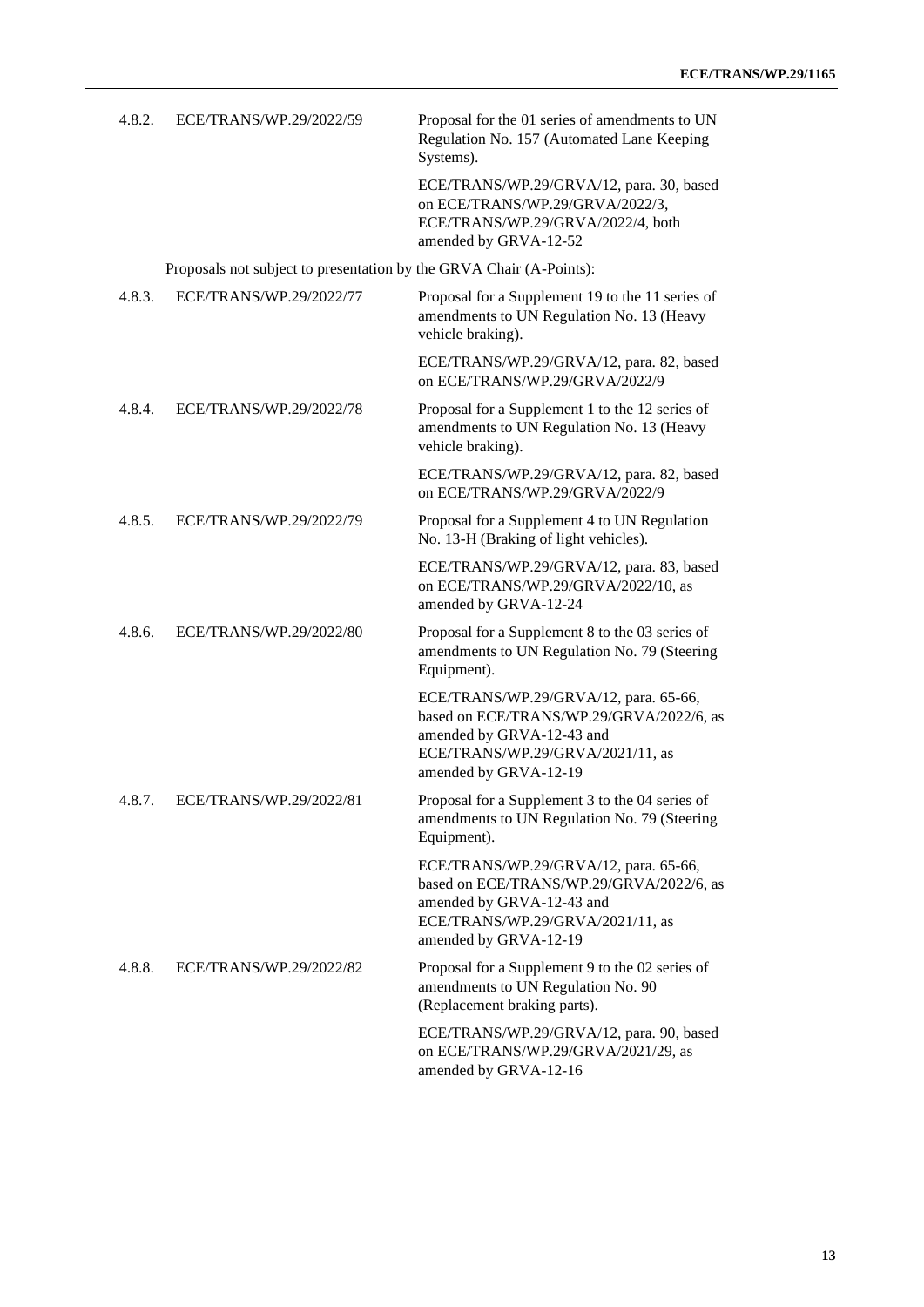*4.9. Consideration of draft amendments to existing UN Regulations submitted by GRBP*

The World Forum will consider the following proposals and may decide to submit them to AC.1 with recommendations on their adoption by vote.

|        | 4.9.1. ECE/TRANS/WP.29/2022/83                                      | Proposal for a new 03 series of amendments to<br>UN Regulation No. 117 (Tyre rolling resistance,<br>rolling noise and wet grip)                                                                                                                                                                                                                                                                                                                                               |
|--------|---------------------------------------------------------------------|-------------------------------------------------------------------------------------------------------------------------------------------------------------------------------------------------------------------------------------------------------------------------------------------------------------------------------------------------------------------------------------------------------------------------------------------------------------------------------|
|        |                                                                     | ECE/TRANS/WP.29/GRBP/72, para. 23 and<br>ECE/TRANS/WP.29/GRBP/73, based on<br>GRBP-74-33-Rev.1,<br>ECE/TRANS/WP.29/GRBP/2021/17 as<br>amended by GRBP-74-31-Rev.1 and GRBP-75-<br>$25$ -Rev.1                                                                                                                                                                                                                                                                                 |
|        | Proposals not subject to presentation by the GRBP Chair (A-Points): |                                                                                                                                                                                                                                                                                                                                                                                                                                                                               |
| 4.9.2. | ECE/TRANS/WP.29/2022/84                                             | Proposal for Supplement 7 to 03 series of<br>amendments to UN Regulation No. 51 (Noise of<br>M and N categories of vehicles)                                                                                                                                                                                                                                                                                                                                                  |
|        |                                                                     | ECE/TRANS/WP.29/GRBP/72 and<br>ECE/TRANS/WP.29/GRBP/73, based on<br>ECE/TRANS/WP.29/GRBP/2021/22 as amended<br>by para. 5 of ECE/TRANS/WP.29/GRBP/72,<br>ECE/TRANS/WP.29/GRBP/2022/4 as amended<br>by GRBP-75-37,<br>ECE/TRANS/WP.29/GRBP/2022/3 as amended<br>by GRBP-75-36 and para. 4 of<br>ECE/TRANS/WP.29/GRBP/73,<br>ECE/TRANS/WP.29/GRBP/2022/8 as amended<br>by para. 6 of ECE/TRANS/WP.29/GRBP/73,<br>GRBP-74-40 as amended by para. 9 of<br>ECE/TRANS/WP.29/GRBP/73 |
| 4.9.3. | ECE/TRANS/WP.29/2022/85                                             | Proposal for Supplement 25 to the original series<br>of amendments to UN Regulation No. 54 (Tyres<br>for commercial vehicles and their trailers)                                                                                                                                                                                                                                                                                                                              |
|        |                                                                     | ECE/TRANS/WP.29/GRBP/73, based on<br>ECE/TRANS/WP.29/GRBP/2022/6 and<br>ECE/TRANS/WP.29/GRBP/2021/13, as<br>amended by GRBP-75-31-Rev.2                                                                                                                                                                                                                                                                                                                                       |
| 4.9.4. | ECE/TRANS/WP.29/2022/86                                             | Proposal for Supplement 20 to the original series<br>of amendments to UN Regulation No. 106 (Tyres<br>for agricultural vehicles and their trailers)                                                                                                                                                                                                                                                                                                                           |
|        |                                                                     | ECE/TRANS/WP.29/GRBP/73, based on<br>ECE/TRANS/WP.29/GRBP/2022/7                                                                                                                                                                                                                                                                                                                                                                                                              |
| 4.9.5. | ECE/TRANS/WP.29/2022/87                                             | Proposal for Supplement 2 to the 01 series of<br>amendments to UN Regulation No. 141 (Tyre<br>pressure monitoring system)                                                                                                                                                                                                                                                                                                                                                     |

ECE/TRANS/WP.29/GRBP/73, based on ECE/TRANS/WP.29/GRBP/2022/2 as amended by GRBP-75-10 and GRBP-75-33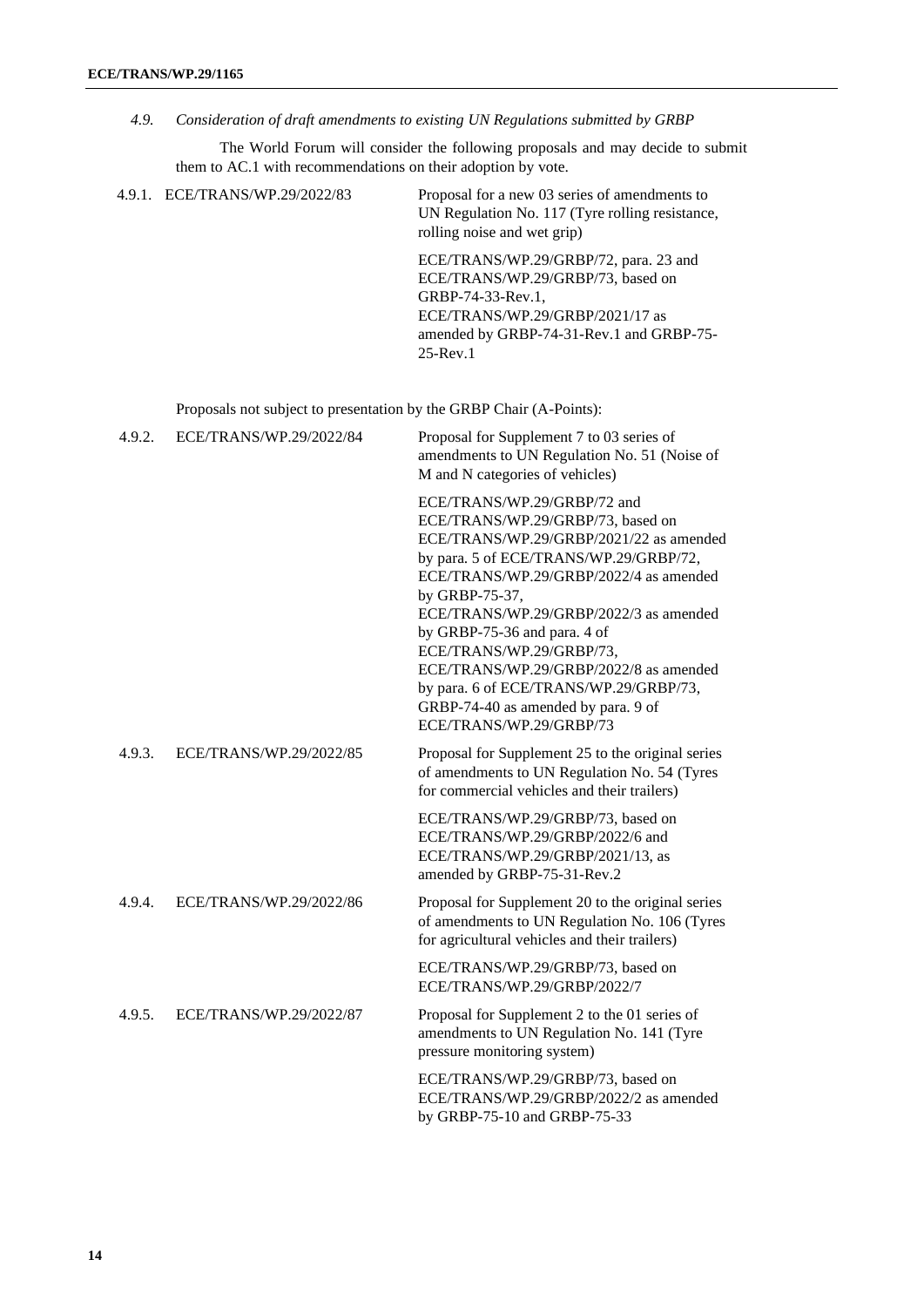- *4.10. Consideration of draft corrigenda to existing UN Regulations submitted by GRs if any*
- *4.11. Consideration of draft corrigenda to existing UN Regulations submitted by the secretariat, if any*

No proposals for corrigenda have been submitted.

- *4.12. Consideration of proposals for new UN Regulations submitted by the Working Parties subsidiary to the World Forum, if any*
- 4.12.1. ECE/TRANS/WP.29/2022/88 Proposal for a new UN Regulation on Reverse Warning ECE/TRANS/WP.29/GRBP/73, based on ECE/TRANS/WP.29/GRBP/2022/5, as amended by GRBP-75-13
	- *4.13. Proposal for amendments to the Consolidated Resolution on the Construction of Vehicles (R.E.3) submitted by the Working Parties to the World Forum for consideration*

No proposals for amendments have been submitted.

*4.14. Pending proposals for amendments to existing UN Regulations submitted by GRE and GRSG*

| 4.14.1. ECE/TRANS/WP.29/2022/89 | Proposal for Supplement 16 to the 06 series of<br>amendments to UN Regulation No. 48 (Installation<br>of lighting and light-signalling devices)                                                                                                  |
|---------------------------------|--------------------------------------------------------------------------------------------------------------------------------------------------------------------------------------------------------------------------------------------------|
|                                 | (ECE/TRANS/WP.29/GRE/85, paras. 17, 31 and 33,<br>based on ECE/TRANS/WP.29/GRE/2021/16 as<br>amended by GRE-85-23,<br>ECE/TRANS/WP.29/GRE/2021/18 as amended by<br>GRE-85-33 and<br>ECE/TRANS/WP.29/GRE/2020/5/Rev.2 as<br>amended by GRE-85-26) |
| 4.14.2. ECE/TRANS/WP.29/2022/90 | Proposal for Supplement 3 to the 07 series of<br>amendments to UN Regulation No. 48 (Installation<br>of lighting and light-signalling devices)                                                                                                   |
|                                 | (ECE/TRANS/WP.29/GRE/85, para. 17, 31 and 33,<br>based on ECE/TRANS/WP.29/GRE/2021/16 as<br>amended by GRE-85-23,<br>ECE/TRANS/WP.29/GRE/2021/18 as amended by<br>GRE-85-33 and<br>ECE/TRANS/WP.29/GRE/2020/5/Rev.2, as<br>amended by GRE-85-26) |
| 4.14.3. ECE/TRANS/WP.29/2022/91 | Proposal for Supplement 1 to the 08 series of<br>amendments to UN Regulation No. 48 (Installation<br>of lighting and light-signalling devices)                                                                                                   |
|                                 | (ECE/TRANS/WP.29/GRE/85, para. 17, 31 and 33,<br>based on ECE/TRANS/WP.29/GRE/2021/16 as<br>amended by GRE-85-23,<br>ECE/TRANS/WP.29/GRE/2021/18 as amended by<br>GRE-85-33 and<br>ECE/TRANS/WP.29/GRE/2020/5/Rev.2 as<br>amended by GRE-85-26)  |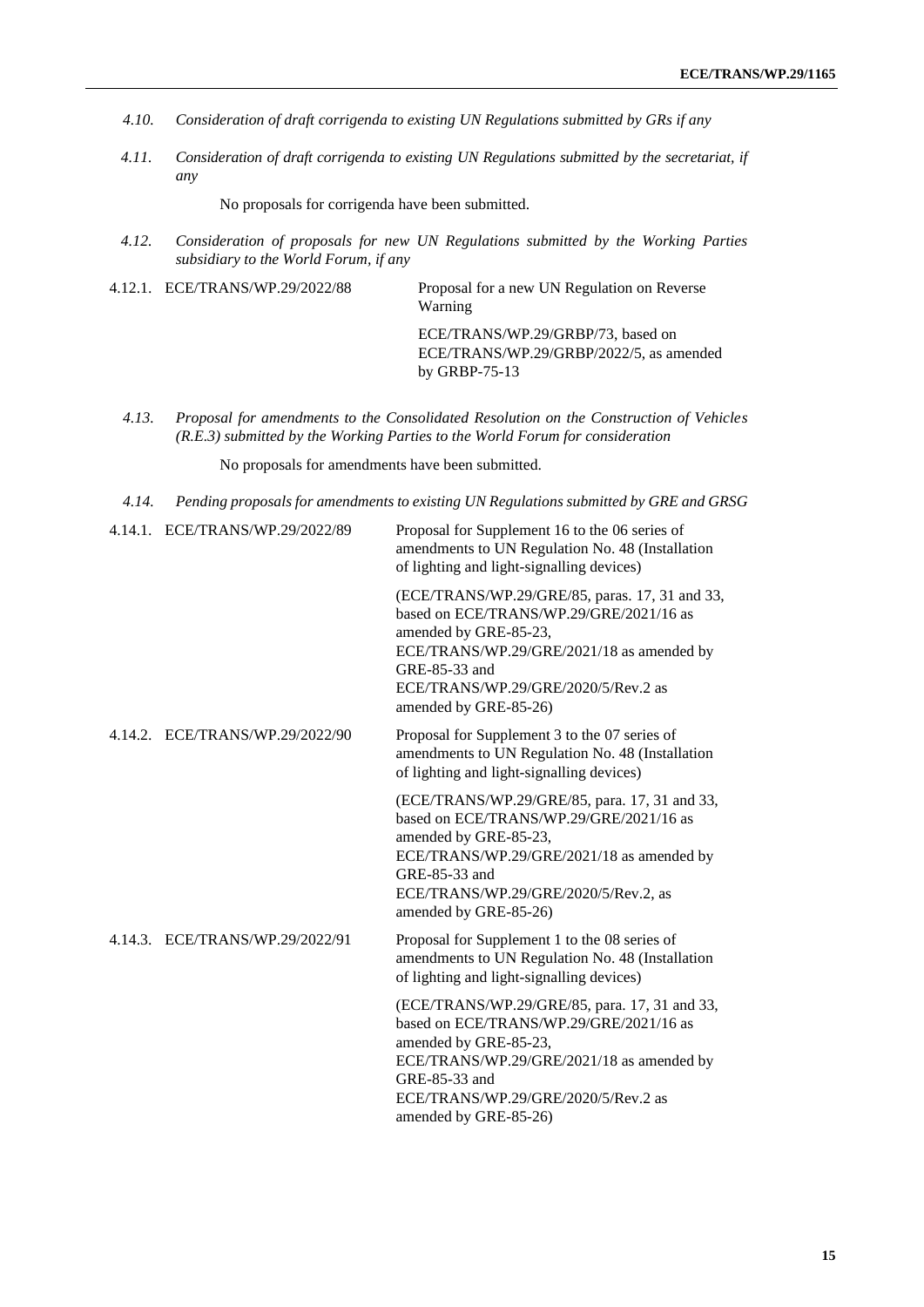| 4.14.4. ECE/TRANS/WP.29/2022/92                                    | Proposal for the 01 series of amendments to UN<br>Regulation No. 148 (Light signalling devices)                                                                                                                                                                                                       |
|--------------------------------------------------------------------|-------------------------------------------------------------------------------------------------------------------------------------------------------------------------------------------------------------------------------------------------------------------------------------------------------|
|                                                                    | (ECE/TRANS/WP.29/GRE/85, paras. 9 and 33,<br>based on ECE/TRANS/WP.29/GRE/2021/13, as<br>amended by GRE-85-09 and GRE-85-13, and<br>ECE/TRANS/WP.29/GRE/2020/5/Rev.2, as<br>amended by GRE-85-26)                                                                                                     |
| 4.14.5. ECE/TRANS/WP.29/2022/93                                    | Proposal for the 01 series of amendments to UN<br>Regulation No. 149 (Road illumination devices)                                                                                                                                                                                                      |
|                                                                    | (ECE/TRANS/WP.29/GRE/85, paras. 12 and 31,<br>and ECE/TRANS/WP.29/GRE/83, para. 36, based<br>on ECE/TRANS/WP.29/GRE/2021/14 as amended<br>by GRE-85-09 and GRE-85-14,<br>ECE/TRANS/WP.29/GRE/2021/18, as amended by<br>GRE-85-33 and<br>ECE/TRANS/WP.29/GRE/2020/13/Rev.1 as<br>amended by GRE-83-51) |
| 4.14.6. ECE/TRANS/WP.29/2022/94                                    | Proposal for the 01 series of amendments to UN<br>Regulation No. 150 (Retro-reflective devices)                                                                                                                                                                                                       |
|                                                                    | (ECE/TRANS/WP.29/GRE/85, para. 15, based<br>ECE/TRANS/WP.29/GRE/2021/15, as amended by<br>GRE-85-15)                                                                                                                                                                                                  |
| Proposals not subject to presentation by the GRE Chair (A-Points): |                                                                                                                                                                                                                                                                                                       |
| 4.14.7. ECE/TRANS/WP.29/2022/95                                    | Proposal for Supplement 8 to the 03 series of<br>amendments to UN Regulation No. 48 (Installation<br>of lighting and light-signalling devices)                                                                                                                                                        |
|                                                                    | (ECE/TRANS/WP.29/GRE/85, para. 20, based on<br>ECE/TRANS/WP.29/GRE/2021/17, as amended by<br>GRE-85-12 and para. 19 of the report)                                                                                                                                                                    |
| 4.14.8. ECE/TRANS/WP.29/2022/96                                    | Proposal for Supplement 21 to the 04 series of<br>amendments to UN Regulation No. 48 (Installation<br>of lighting and light-signalling devices)                                                                                                                                                       |
|                                                                    | (ECE/TRANS/WP.29/GRE/85, para. 20, based on<br>ECE/TRANS/WP.29/GRE/2021/17, as amended by<br>GRE-85-12 and para. 19 of the report)                                                                                                                                                                    |
| 4.14.9. ECE/TRANS/WP.29/2022/97                                    | Proposal for Supplement 16 to the 05 series of<br>amendments to UN Regulation No. 48 (Installation<br>of lighting and light-signalling devices)                                                                                                                                                       |
|                                                                    | (ECE/TRANS/WP.29/GRE/85, para. 20, based on<br>ECE/TRANS/WP.29/GRE/2021/17, as amended by<br>GRE-85-12 and para. 19 of the report)                                                                                                                                                                    |
| 4.14.10. ECE/TRANS/WP.29/2022/98                                   | Proposal for Supplement 23 to the 01 series of<br>amendments to UN Regulation No. 53 (Installation<br>of lighting and light-signalling devices for L3<br>vehicles)                                                                                                                                    |
|                                                                    | (ECE/TRANS/WP.29/GRE/85, para. 23, and<br>ECE/TRANS/WP.29/GRE/83, para. 36, based on<br>ECE/TRANS/WP.29/GRE/2021/19 and<br>ECE/TRANS/WP.29/GRE/2020/13/Rev.1 as<br>amended by GRE-83-51)                                                                                                              |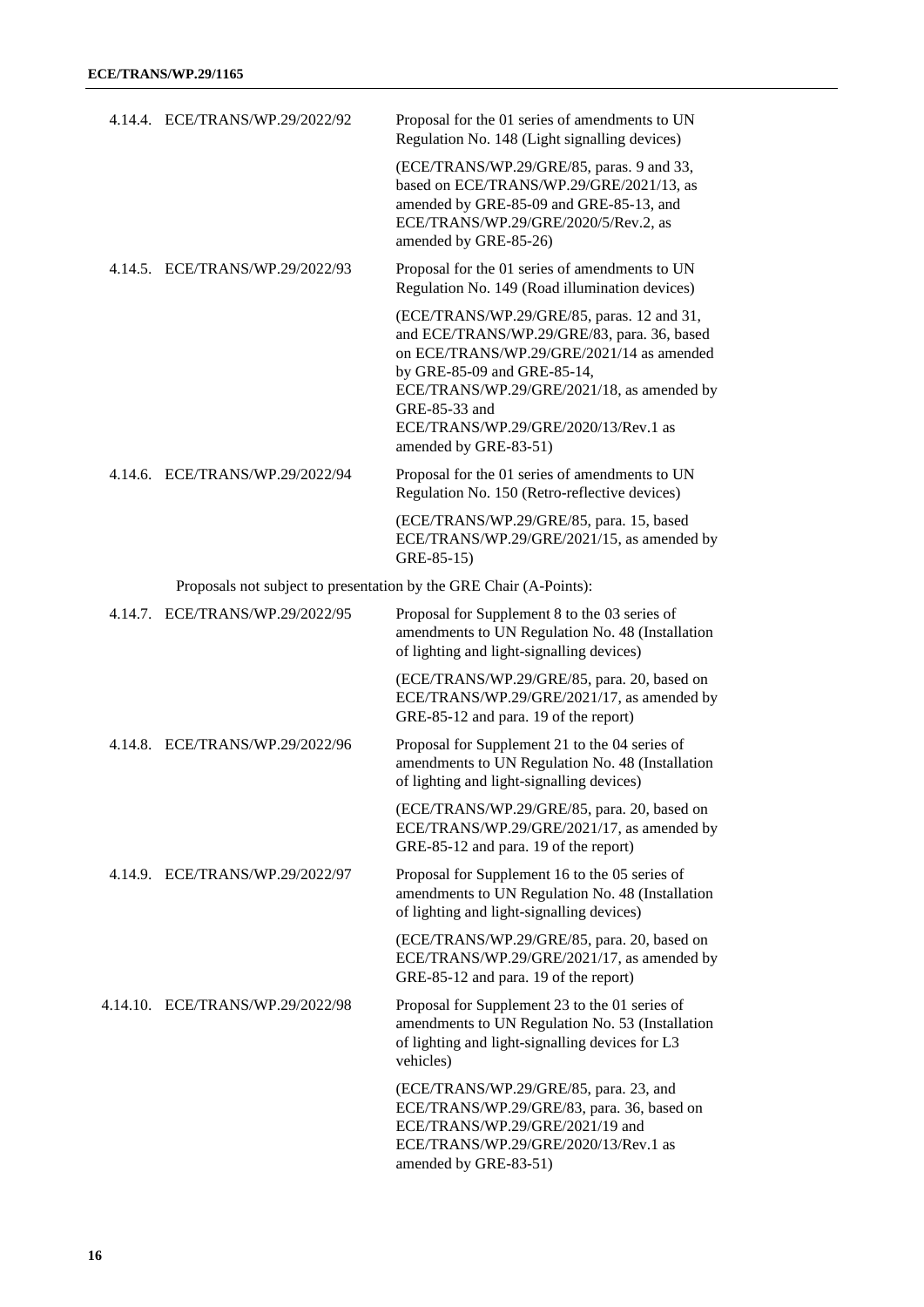| 4.14.11. ECE/TRANS/WP.29/2022/99  | Proposal for Supplement 6 to the 02 series of<br>amendments to UN Regulation No. 53 (Installation<br>of lighting and light-signalling devices for L3<br>vehicles)                        |
|-----------------------------------|------------------------------------------------------------------------------------------------------------------------------------------------------------------------------------------|
|                                   | (ECE/TRANS/WP.29/GRE/85, para. 24, and<br>ECE/TRANS/WP.29/GRE/83, para. 36, based on<br>ECE/TRANS/WP.29/GRE/2021/20 and<br>ECE/TRANS/WP.29/GRE/2020/13/Rev.1 as<br>amended by GRE-83-51) |
| 4.14.12. ECE/TRANS/WP.29/2022/100 | Proposal for Supplement 4 to the 03 series of<br>amendments to UN Regulation No. 53 (Installation<br>of lighting and light-signalling devices for L3<br>vehicles)                        |
|                                   | (ECE/TRANS/WP.29/GRE/85, para. 24, and<br>ECE/TRANS/WP.29/GRE/83, para. 36, based on<br>ECE/TRANS/WP.29/GRE/2021/20 and<br>ECE/TRANS/WP.29/GRE/2020/13/Rev.1 as<br>amended by GRE-83-51) |
| 4.14.13. ECE/TRANS/WP.29/2022/101 | Proposal for Supplement 14 to the 01 series of<br>amendments to UN Regulation No. 74 (Installation<br>of lighting and light-signalling devices for mopeds)                               |
|                                   | (ECE/TRANS/WP.29/GRE/85, para. 25, based on<br>ECE/TRANS/WP.29/GRE/2021/21)                                                                                                              |
| 4.14.14. ECE/TRANS/WP.29/2022/102 | Proposal for Supplement 2 to the 02 series of<br>amendments to UN Regulation No. 74 (Installation<br>of lighting and light-signalling devices for mopeds)                                |
|                                   | (ECE/TRANS/WP.29/GRE/85, para. 25, based on<br>ECE/TRANS/WP.29/GRE/2021/21)                                                                                                              |
| 4.14.15. ECE/TRANS/WP.29/2022/103 | Proposal for Supplement 4 to the 01 series of<br>amendments to UN Regulation No. 86 (Installation<br>of lighting and light-signalling devices for<br>agricultural vehicles)              |
|                                   | (ECE/TRANS/WP.29/GRE/85, para. 26, based on<br>ECE/TRANS/WP.29/GRE/2021/22)                                                                                                              |
| 4.14.16. ECE/TRANS/WP.29/2022/104 | Proposal for Supplement 1 to the 02 series of<br>amendments to UN Regulation No. 86 (Installation<br>of lighting and light-signalling devices for<br>agricultural vehicles)              |
|                                   | (ECE/TRANS/WP.29/GRE/85, para. 26, based on<br>ECE/TRANS/WP.29/GRE/2021/22)                                                                                                              |
|                                   | Proposals not subject to presentation by the GRSG Chair (A-Points):                                                                                                                      |
| 4.14.17. ECE/TRANS/WP.29/2022/110 | Proposal for Supplement 3 to the original series of<br>amendments to UN Regulation No. 162<br>(Immobilizers)                                                                             |
|                                   | (ECE/TRANS/WP.29/GRSG/102, based on GRSG-<br>123-04                                                                                                                                      |

*4.15. Proposal for amendments to Mutual Resolutions:*

No proposals for amendments have been submitted.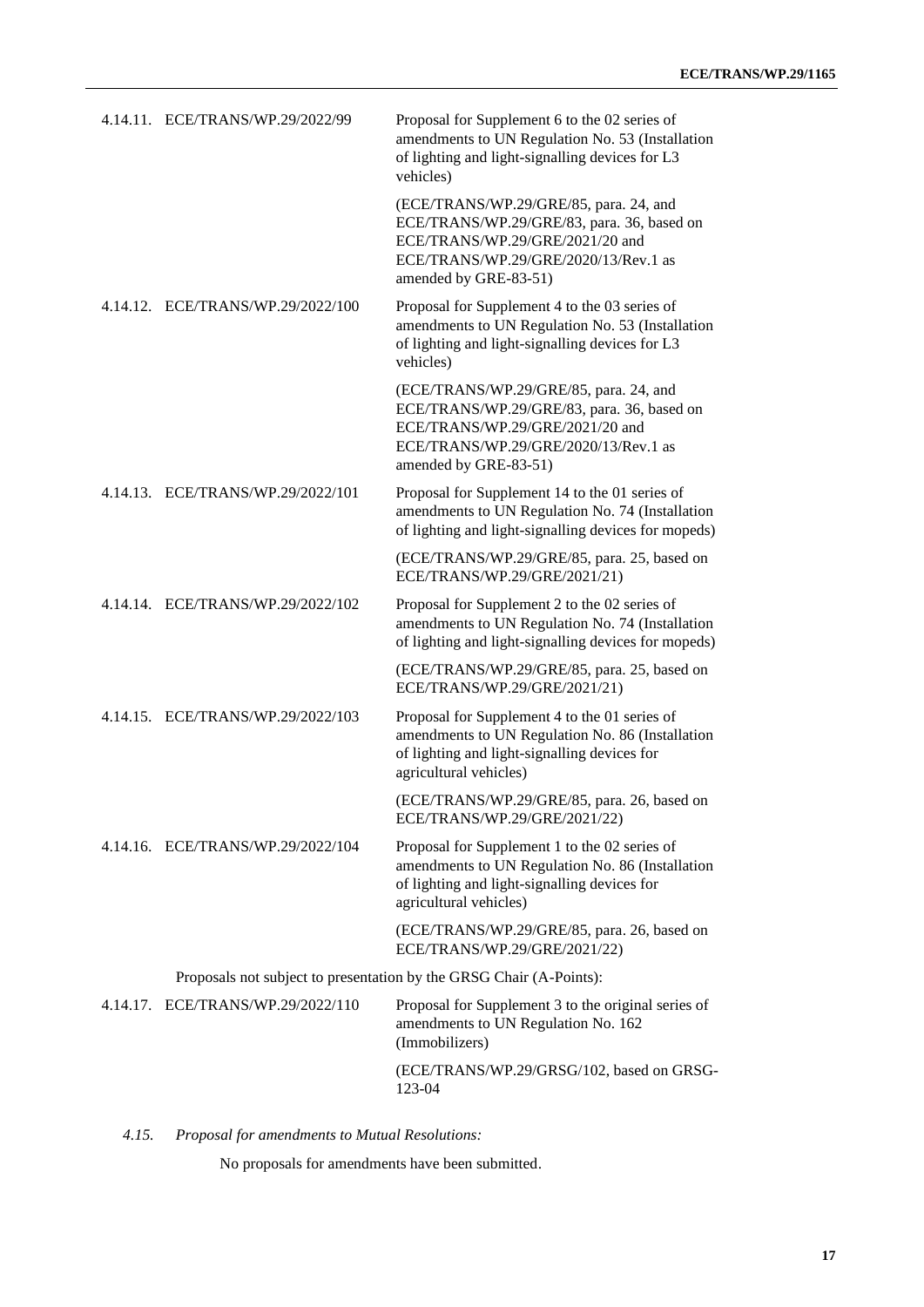*4.16. Proposal for new Resolutions submitted by GRs:*

4.16.1. ECE/TRANS/WP.29/2022/105 Proposal for a new Consolidated Resolution concerning Exhaust Ultra-Fine Particle Number Measurement For Heavy Duty Engines.

> (ECE/TRANS/WP.29/GRPE/85, para. 46., based on ECE/TRANS/WP.29/GRPE/2021/17, as amended by GRPE-85-04-Rev.1 as reproduced in Addendum 1)

#### **5. 1998 Agreement**

*5.1. Status of the Agreement, including the implementation of paragraph 7.1 of the Agreement*

The secretariat will present an updated list of the Contracting Parties to the Agreement, the adopted global technical regulations, the technical regulations listed in the Compendium of Candidates and the status of the 1998 Agreement incorporating the comments received. A list with the priorities and items, which the World Forum and its subsidiary bodies are considering as exchange of views, will also be presented, including the most recent information.

#### **Documentation**

ECE/TRANS/WP.29/1073/Rev.33 Status of the 1998 Agreement

- 5.2.-5.5. *The World Forum may take note of agenda items 5.2 to 5.6 and may wish to decide that they be considered in detail by the Executive Committee of the 1998 Agreement (AC.3)*
	- **6. Exchange of views on national/regional rulemaking procedures and implementation of established UN Regulations and/or UN GTRs into national/regional law**

The World Forum agreed to keep this item on its agenda awaiting additional presentations.

#### **7. 1997 Agreement (Periodical Technical Inspections)**

*7.1. Status of the Agreement*

The secretariat will present an updated document with the status of the Agreement including the status of the UN Rules annexed to the Agreement, the list of the Contracting Parties to the Agreement and of their Administrative Departments responsible for periodic technical inspection (PTI).

#### **Documentation**

ECE/TRANS/WP.29/1074/Rev.16 Status of the 1997 Agreement

*7.2. Amendments to the 1997 Agreement*

The World Forum may wish to be informed on the implementation of the amendments to the 1997 Agreement on Periodic Technical Inspection of wheeled vehicles.

#### *7.3. Establishment of new Rules annexed to the 1997 Agreement*

The World Forum may wish to consider proposals for establishment of new Rules annexed to the 1997 Agreement, if any.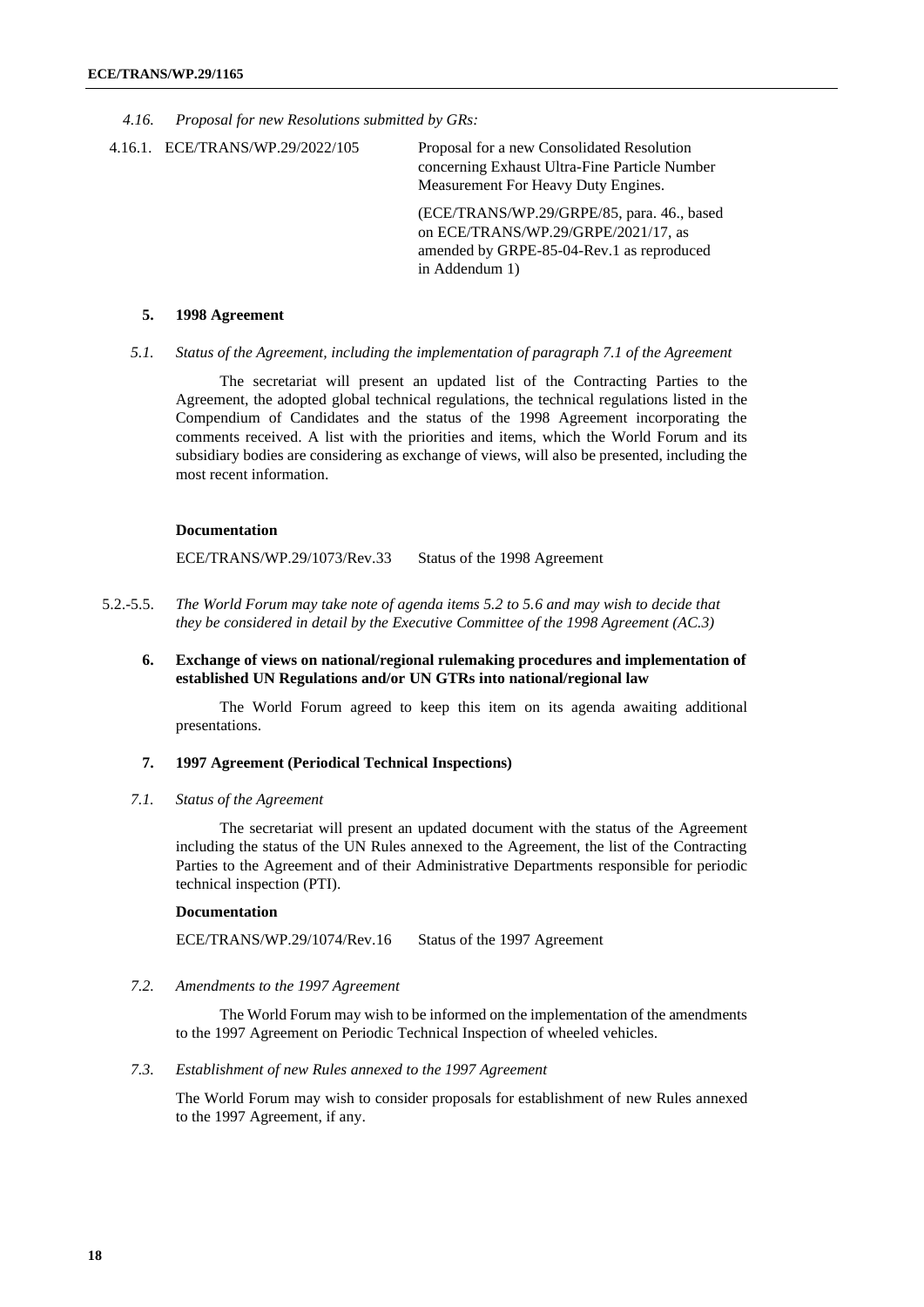*7.4. Update of Rules annexed to the 1997 Agreement*

The World Forum agreed to resume consideration of the proposals for amendment of UN Rules annexed to the 1997 Agreement for their possible adoption by AC.4. if any.

7.5. *Update of Resolution R.E.6 related to requirements for testing equipment, for skills and training of inspectors and for supervision of test centres*

The World Forum may wish to consider proposals for amendments to requirements for testing equipment, for skills and training of inspectors and for supervision of test centres, if any.

*7.6. Vehicle whole-life compliance:*

The World Forum may wish to continue consideration on the proposals for a framework document on vehicle whole-life compliance and comments received from GRs, if any (ECE/TRANS/WP.29/1159, para 112).

#### **Documentation**

ECE/TRANS/WP.29/2021/148 Proposal for a framework document on vehicle whole-life compliance

#### **8. Other business**

*8.1. Consistency between the provisions of the 1968 Vienna Convention and the technical provisions for vehicles of UN Regulations and UN GTRs adopted in the framework of the 1958 and 1998 Agreements*

The World Forum may wish to be informed by the secretariat of the Working Party on Road Safety (WP.1) about any activities taken by WP.1 or its subgroups related to areas of common interest since its September 2021 session (ECE/TRANS/WP.29/1110, para. 73).

*8.2. Proposal for amendments to the Consolidated Resolution on the Construction of Vehicles (R.E.3)*

No proposals for amendments have been submitted in addition to agenda item 4.14.

*8.3. UNRSF project on safer and cleaner used vehicles for Africa:*

The World Forum may wish to be informed about recent development of the work on a set of minimum safety and environmental regulations and envisaged policies for the transfer of used vehicles from high income countries such as. Japan, European Union and United States of America to low-income countries with focus on Africa.

The World Forum may wish to be informed on the progress by IWG on harmonized minimum requirements for vehicles for low- and middle-income countries (ECE/TRANS/WP.29/1161, para 112).

#### *8.4. Documents for publication*

The World Forum may wish to take note of the progress made on the translation of the authentic texts of Regulations adopted by WP.29 in November 2019 and entry into force in May 2020.

#### **9. Adoption of the report**

In accordance with established practice, the World Forum will adopt the report on its 187th session on the basis of a draft prepared by the secretariat.

The report shall also include sections on the:

- (a) Eighty-first session of the Administrative Committee of the 1958 Agreement;
- (b) Sixty-fourth session of the Executive Committee of the 1998 Agreement; and
- (c) Fourteenth session of the Administrative Committee of the 1997 Agreement.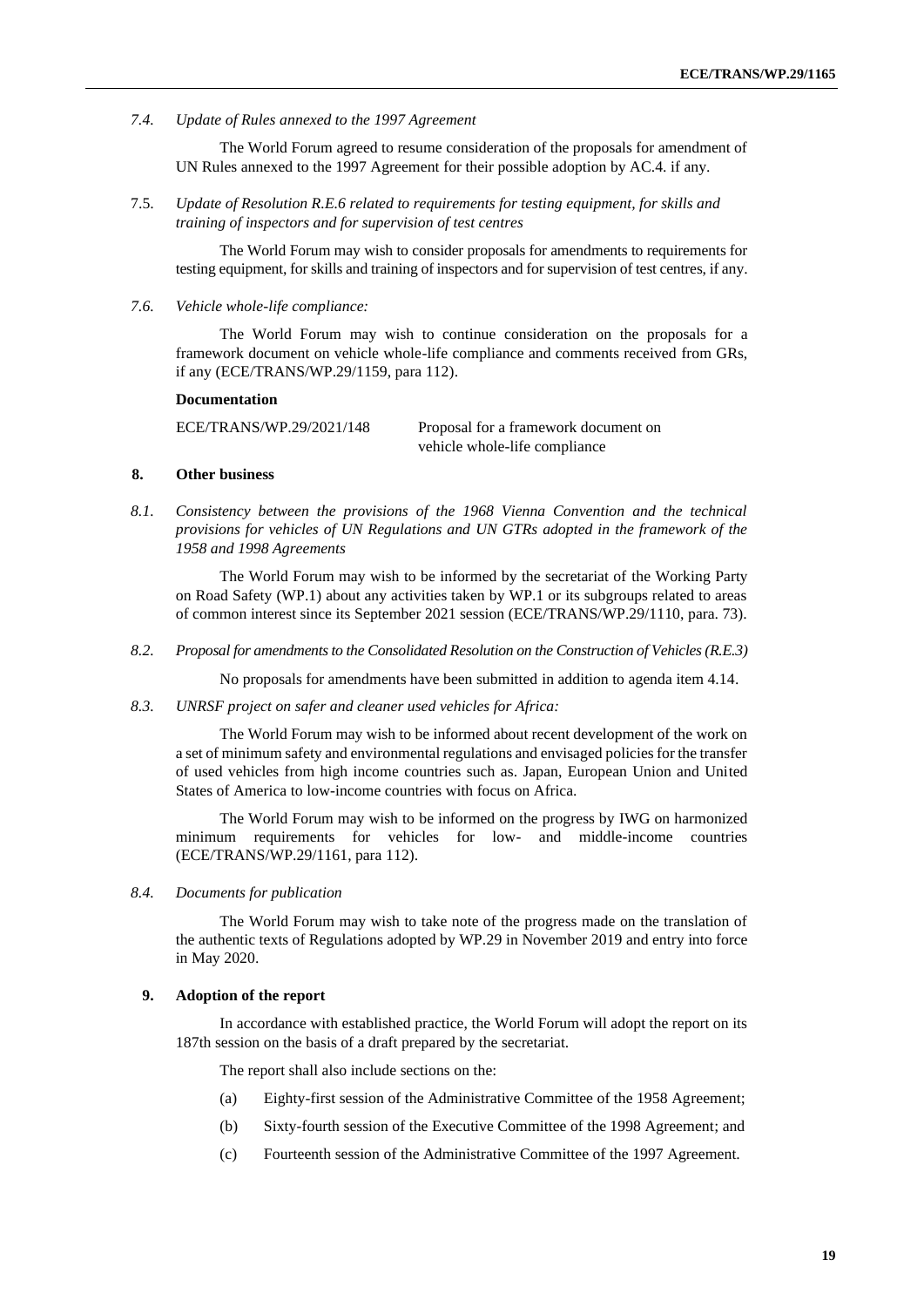## **B. Administrative Committee of the 1958 Agreement (AC.1)**

## **10. Establishment of the Committee AC.1**

The Administrative Committee shall be composed of all the Contracting Parties in accordance with the rules of procedure set out in Appendix 1 of the 1958 Agreement (E/ECE/TRANS/505/Rev.3, Article 1, para. 2).

## **11. Proposals for amendments and corrigenda to existing UN Regulations and for new UN Regulations – Voting by AC.1**

The Administrative Committee, according to the procedure indicated in Appendix 4 of the 1958 Agreement, shall establish new Regulations and amendments to Regulations. Proposed Regulations and amendments to Regulations shall be voted on: (i) In case of new Regulations, each country, Contracting Party to the Agreement, shall have one vote. A quorum of not less than one-half of the Contracting Parties is required for the purpose of taking decisions. For determining the quorum, regional economic integration organizations being Contracting Parties to the Agreement, vote with the number of votes of their member States. The representative of a regional economic integration organization may deliver the votes of its constituent sovereign countries. Draft new Regulations shall be established by a four-fifths majority of those present and voting (Article 1 and Appendix); (ii) In case of amendments to existing Regulations, each country, Contracting Party to the Agreement applying the Regulation, shall have one vote. A quorum of not less than one-half of the Contracting Parties applying the Regulation is required for the purpose of taking decisions. For determining the quorum, regional economic integration organizations being Contracting Parties to the Agreement, vote with the number of votes of their member States. The representative of a regional economic integration organization may deliver the votes of its constituent sovereign countries, which apply the Regulation. Draft amendments to Regulations shall be established by a four-fifths majority of those present and voting (Article 12 and Appendix).

Amendments to the Schedules of Administrative and Procedural Provisions shall be established by the Administrative Committee. Proposed amendments to the Schedules of Administrative and Procedural Provisions shall be voted on. Each Contracting Party to the Agreement applying one or more UN Regulations shall have one vote. A quorum of not less than half of the Contracting Parties to the Agreement applying one or more UN Regulations is required for the purposes of taking decisions. For the determination of the quorum, regional economic integration organizations, being Contracting Parties to the Agreement, vote with the number of votes of their member States. The representative of a regional economic integration organization may deliver the votes of those of its constituent sovereign countries which apply one or more UN Regulations. Draft amendments to the Schedules of Administrative and Procedural Provisions shall be established by unanimous vote of those present and voting (Article 13bis and Appendix 1).

If all Contracting Parties to the Agreement agree, any UN Regulation adopted under the terms of the unamended Agreement may be treated as though it were a UN Regulation adopted under the terms of the amended Agreement (Article 15, para. 3).

AC.1 will vote on the proposed amendments and corrigenda to existing UN Regulations of agenda items 4.3 and 4.6 to 4.13, taking into account the recommendations of the World Forum.

## **C. Executive Committee of the 1998 Agreement (AC.3)**

## **12. Establishment of the Executive Committee AC.3 and election of officers for the year 2022**

The Executive Committee shall be composed of all the Contracting Parties in accordance with the rules of procedure set out in Annex B of the 1998 Agreement (ECE/TRANS/132 and Corr.1). At its first session, AC.3 is expected to elect the officers for the year.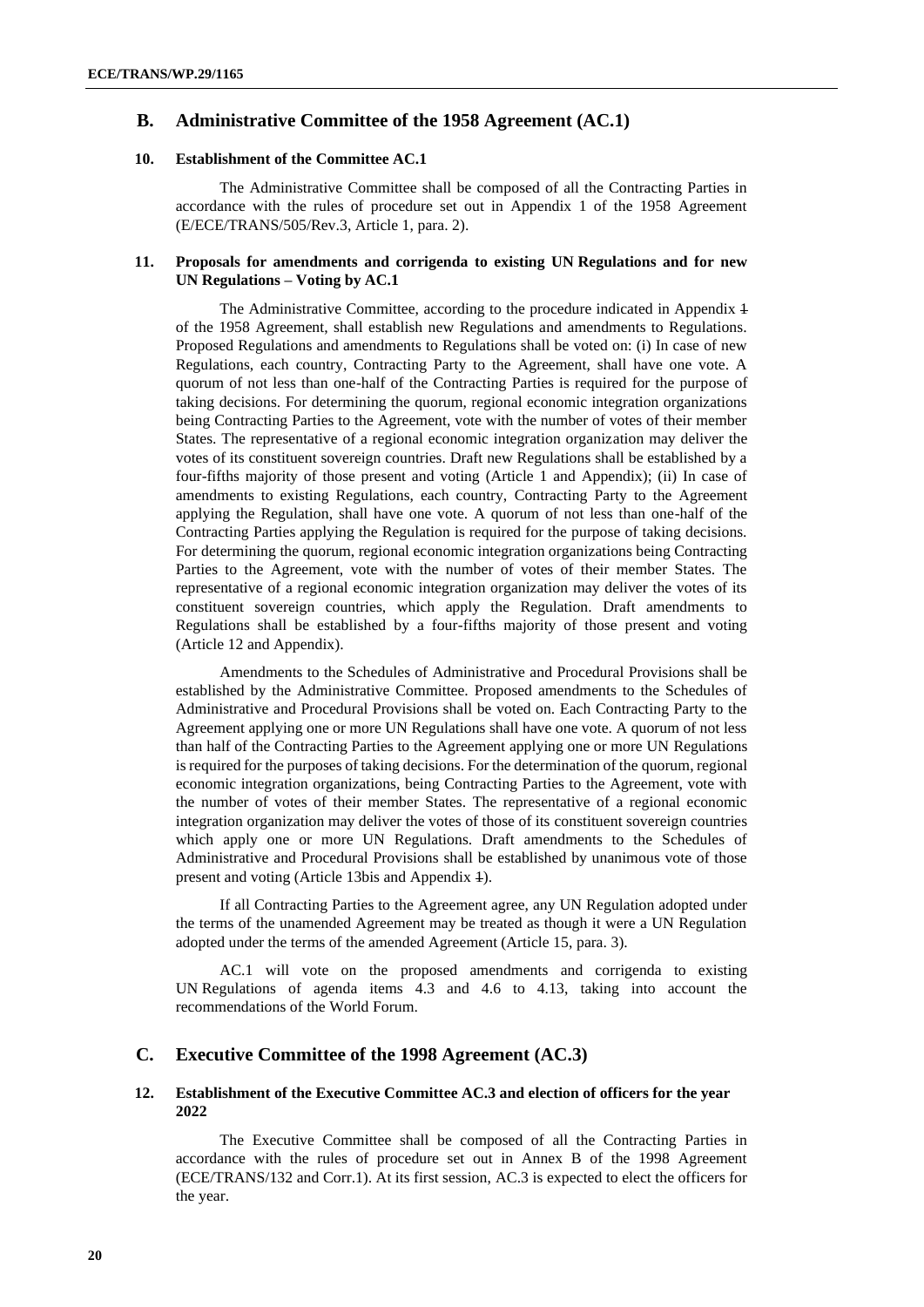#### **13. Monitoring of the 1998 Agreement: Reports of the Contracting Parties on the transposition of UN GTRs and their amendments into their national/regional law**

AC.3 agreed to continue consideration of this matter. Contracting Parties to the Agreement were invited to use the notification system developed by the secretariat for the annual reports on the transposition of UN GTRs and their amendments. Contracting Parties can use, as a model, the examples provided by the European Union, the Russian Federation and the United States of America (ECE/TRANS/WP.29/1102, paras. 96 and 97). The secretariat will contact the heads of the delegations of the Contracting Parties with pending notifications to facilitate the notification process (ECE/TRANS/WP.29/1108, para. 78).

#### **Documentation**

ECE/TRANS/WP.29/1073/Rev.33 Status of the 1998 Agreement, including the mandatory notifications by Contracting Parties to the secretariat in accordance with article 7 of the Agreement. This document was developed for the first time in 2007 by the secretariat as the tool for monitoring the Agreement

### **14. Consideration and vote by AC.3 of draft UN GTRs and/or draft amendments to established UN GTRs, if any:**

The Contracting Parties shall establish, through an Executive Committee consisting of all the Contracting Parties in conformity with the rules of procedure set out in Annex B and on the basis of the following articles and paragraphs, UN GTRs on safety, environmental protection, energy efficiency, and anti-theft performance of wheeled vehicles, equipment and parts which can be fitted and/or be used on wheeled vehicles (Article 1, para. 1.1.1).

Proposed new UN GTRs, as well as proposed amendments to established UN GTRs, shall be put to vote. Each country, Contracting Party to the Agreement, shall have one vote. A quorum consisting of not less than one-half of the Contracting Parties to the Agreement is required for the purpose of taking decisions. For determining the quorum, regional economic integration organizations and its member States being Contracting Parties to the Agreement shall be counted as one Contracting Party. The representative of a regional economic integration organization may deliver the votes of its constituent sovereign countries that are Contracting Parties to the Agreement (Annex B, Articles 3 and 5). New draft UN GTRs, as well as draft amendments to established UN GTRs, shall be established by a consensus vote of the Contracting Parties to the Agreement present and voting (Annex B, Article 7.2.).

#### *14.1. Proposal for a new UN GTR, if any:*

| 14.1.1. | ECE/TRANS/WP.29/2022/106 | Proposal for a new UN GTR on durability of<br>pollution-control devices for two- and three-<br>wheelers.                                             |
|---------|--------------------------|------------------------------------------------------------------------------------------------------------------------------------------------------|
|         |                          | (ECE/TRANS/WP.29/GRPE/85, para. 52., based<br>on ECE/TRANS/WP.29/GRPE/2022/7, as<br>amended by GRPE-85-39 as reproduced in<br>Addendum 3             |
|         | ECE/TRANS/WP.29/2022/107 | Proposal for a technical report on the<br>development of a new UN GTR on durability of<br>pollution-control devices for two- and three-<br>wheelers. |
|         |                          | (ECE/TRANS/WP.29/GRPE/85, para. 52.)                                                                                                                 |
|         |                          |                                                                                                                                                      |

#### *14.2. Proposal for amendments* to a UN GTR, if any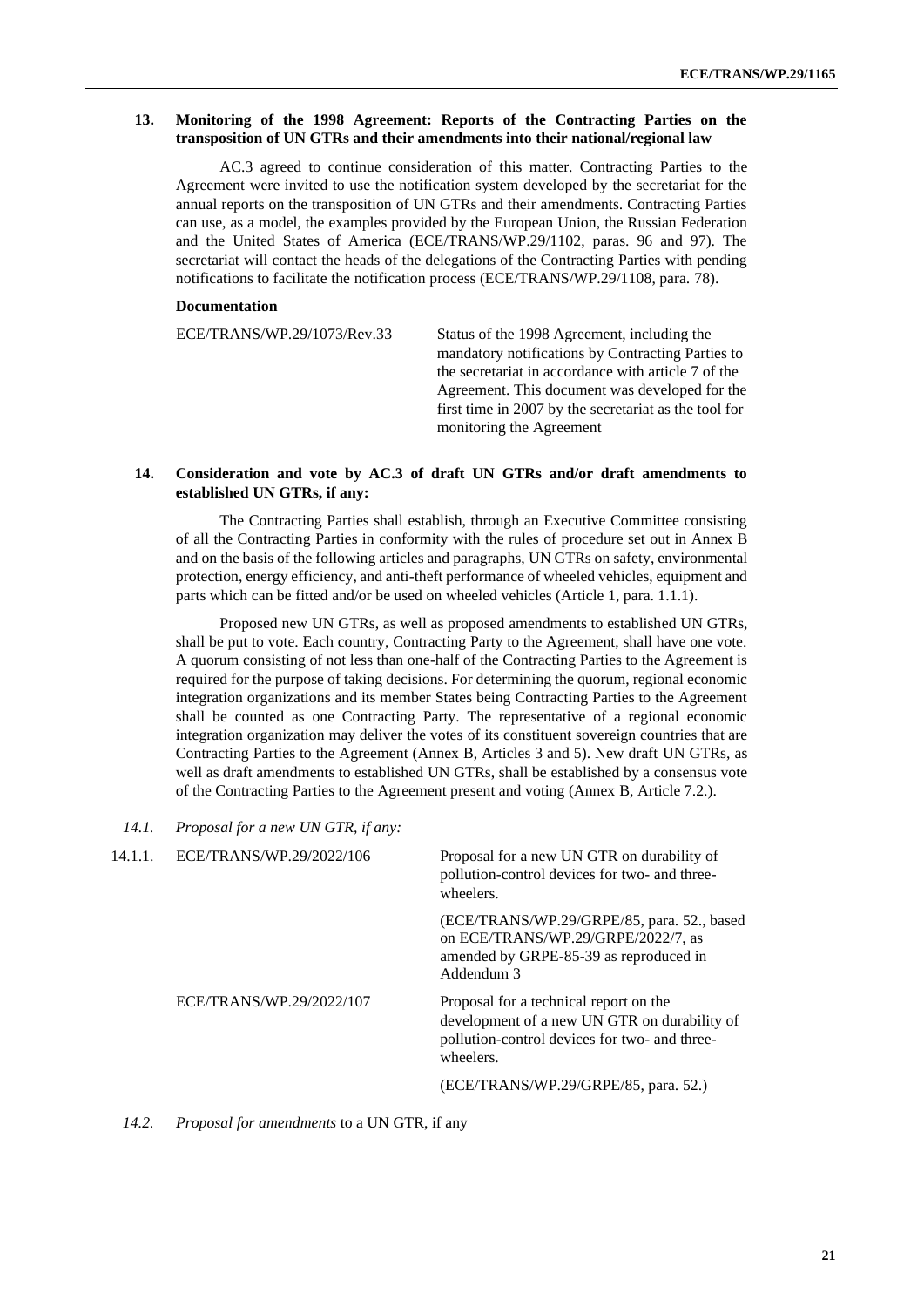| 14.2.1. | ECE/TRANS/WP.29/2022/108 | Proposal for a new Amendment 5 to UN GTR No.<br>2 (World-wide Motorcycle emissions Test Cycle<br>(WMTC))                                           |
|---------|--------------------------|----------------------------------------------------------------------------------------------------------------------------------------------------|
|         |                          | (ECE/TRANS/WP.29/GRPE/85, para. 50., based<br>on ECE/TRANS/WP.29/GRPE/2022/6 as amended<br>by GRPE-85-38 as reproduced in Addendum 2               |
|         | ECE/TRANS/WP.29/2022/109 | Proposal for a technical report on the development<br>of a new Amendment 5 to UN GTR No. 2 (World-<br>wide Motorcycle emissions Test Cycle (WMTC)) |
|         |                          | (ECE/TRANS/WP.29/GRPE/85, para. 50.)                                                                                                               |

- *14.3. Proposal for amendments to the Mutual Resolutions of the 1958 and the 1998 Agreement, if any*
- *14.4. Proposal for new Mutual Resolutions of the 1958 and the 1998 Agreement, if any*

## **15. Consideration of technical UN Regulations to be listed in the Compendium of Candidates for UN GTRs, if any**

The Executive Committee should, at the request of any Contracting Party, vote on the listing in the Compendium of Candidates of any national or regional technical regulation, in accordance with the procedure set up in paragraph 7 of Annex B to the Agreement (ECE/TRANS/132 and Corr.1). A quorum consisting of not less than one-half of the Contracting Parties to the Agreement is required for the purpose of taking a vote (Annex B, Article 5).

#### **16. Guidance, by consensus decision, on those elements of draft UN GTRs that have not been resolved by the Working Parties subsidiary to the World Forum, if any**

WP.29 and AC.3 agreed to give guidance by consensus on pending issues of the draft UN GTRs and to its amendments to which the corresponding Working Party has been unable to find a solution (ECE/TRANS/WP.29/1085, para. 78).

## **17. Progress on the development of new UN GTRs and of amendments to established UN GTRs:**

The Executive Committee may wish to review the work progress of the Working Parties subsidiary to the World Forum on proposals for new UN GTRs and on the development of established UN GTRs listed in the programme of work (ECE/TRANS/WP.29/1106, paras. 95-106 and Annex IV). Only the documents of the provisional agenda that are not in brackets require consideration and possible adoption by AC.3. The documents of the provisional agenda in brackets are mentioned as reference documents and, therefore, do not require consideration by the Executive Committee (AC.3).

#### *17.1. UN GTR No. 2 (Worldwide Motorcycle emission Test Cycle (WMTC))*

#### **Documentation**

| (ECE/TRANS/WP.29/AC.3/36/Rev.1) | Authorization to develop amendments to UN<br>GTR No. 2 and to develop new global technical<br>regulations and UN Regulations in the area of<br>Environmental and Propulsion unit Performance<br>Requirements |
|---------------------------------|--------------------------------------------------------------------------------------------------------------------------------------------------------------------------------------------------------------|
| (ECE/TRANS/WP.29/AC.3/36)       | Authorization to develop amendments to UN<br>GTR No. 2 (EPPR) for light vehicles                                                                                                                             |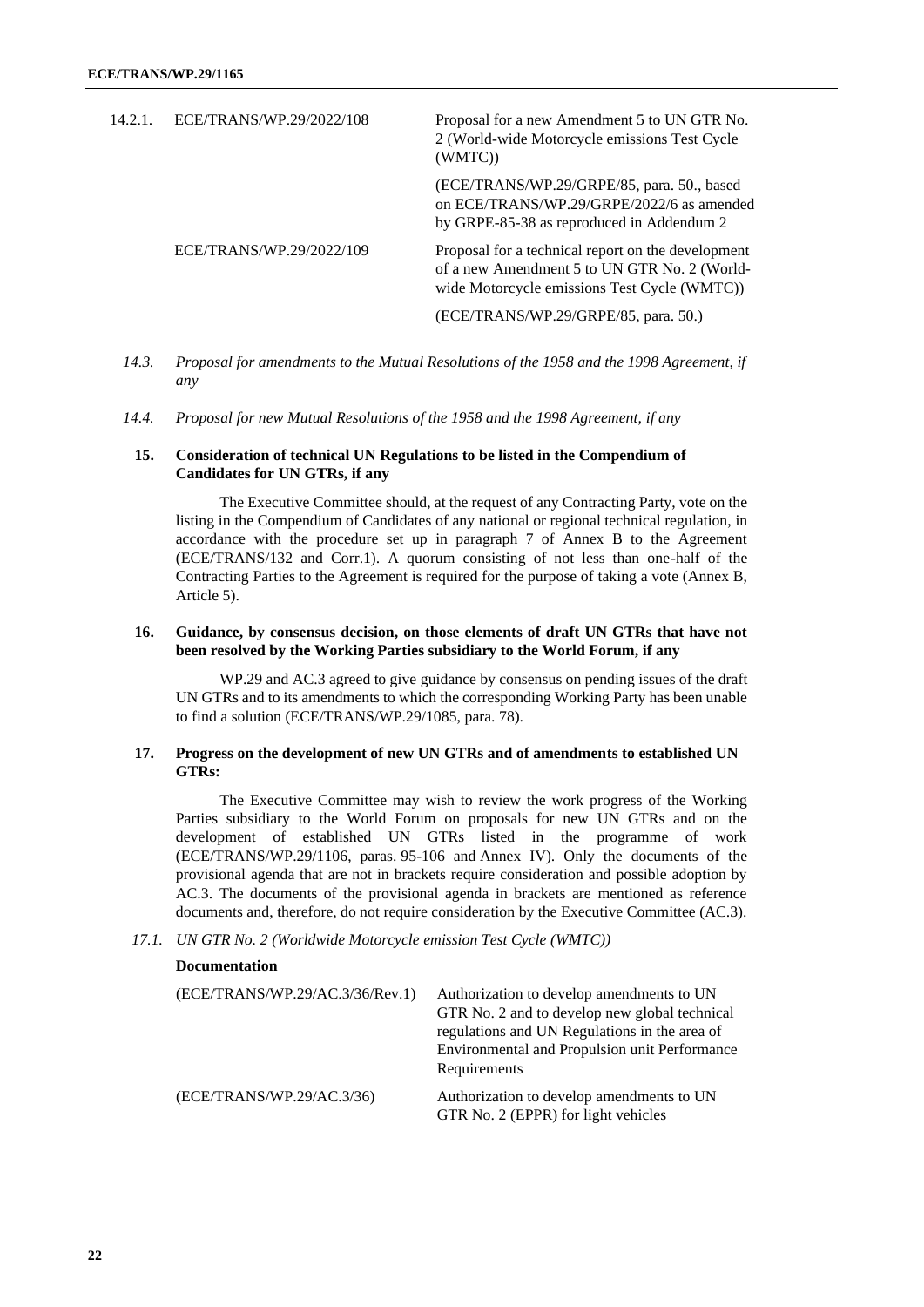| 17.2.                     | UN GTR No. 3 (Motorcycle braking)                         |                                                                                                               |  |  |
|---------------------------|-----------------------------------------------------------|---------------------------------------------------------------------------------------------------------------|--|--|
|                           | <b>Documentation</b>                                      |                                                                                                               |  |  |
|                           | ECE/TRANS/WP.29/2022/47                                   | Authorization to develop amendment 4 to UN<br>GTR No. 3 (Motorcycle braking)                                  |  |  |
| 17.3.                     | UN GTR No. 8 (Electronic stability control systems (ESC)) |                                                                                                               |  |  |
|                           | <b>Documentation</b>                                      |                                                                                                               |  |  |
|                           | ECE/TRANS/WP.29/AC.3/56                                   | Authorization to develop amendments to UN<br>GTR No. 8                                                        |  |  |
|                           | (ECE/TRANS/WP.29/2020/99)                                 |                                                                                                               |  |  |
| 17.4.                     | UN GTR No. 9 (Pedestrian safety)                          |                                                                                                               |  |  |
|                           | <b>Documentation</b>                                      |                                                                                                               |  |  |
| (ECE/TRANS/WP.29/AC.3/45) | Proposal for authorization to develop amendment           |                                                                                                               |  |  |
|                           | (ECE/TRANS/WP.29/AC.3/45/Rev.1)                           | 4 to UN GTR No. 9                                                                                             |  |  |
|                           | ECE/TRANS/WP.29/2018/162                                  | Terms of reference of the Informal Working<br>Group on Deployable Pedestrian Protection<br>Systems (IWG-DPPS) |  |  |
|                           | (ECE/TRANS/WP.29/AC.3/31)                                 | Revised Authorization to develop amendments to                                                                |  |  |
|                           | ECE/TRANS/WP.29/AC.3/31/Rev.1                             | UN GTR No. 9 (Pedestrian safety): Clarification<br>of the text of Phases 1 and 2 to avoid                     |  |  |
|                           | (ECE/TRANS/WP.29/2021/83)                                 | misinterpretation                                                                                             |  |  |
|                           | (ECE/TRANS/WP.29/GRSP/2012/2)                             | Proposal for Amendment 3 to UN GTR No. 9<br>(Pedestrian safety)                                               |  |  |
|                           | (ECE/TRANS/WP.29/GRSP/2014/5)                             | First report on Amendment 3 to UN GTR No. 9<br>(Pedestrian safety)                                            |  |  |

*17.5. UN GTR No. 13 (Hydrogen and Fuel Cell Vehicles (HFCV) – Phase 2)*

|       | <b>Documentation</b>      |                                                                                     |
|-------|---------------------------|-------------------------------------------------------------------------------------|
|       | ECE/TRANS/WP.29/AC.3/49   | Authorization to develop Phase 2 of the UN GTR                                      |
| 17.6. |                           | UN GTR No. 15 (Worldwide harmonized Light vehicle Test Procedures (WLTP) – Phase 2) |
|       | <b>Documentation</b>      |                                                                                     |
|       | (ECE/TRANS/WP.29/AC.3/39) | Authorization to develop Phase 1(b) of the UN<br><b>GTR</b>                         |
|       | ECE/TRANS/WP.29/AC.3/44   | Authorization to develop Phase 2 of the UN GTR                                      |
| 17.7. | UN GTR No. 16 $(Tvres)$   |                                                                                     |
|       | <b>Documentation</b>      |                                                                                     |
|       | (ECE/TRANS/WP.29/AC.3/48) | Authorization to develop amendment 2 to the UN<br>GTR No. 16 (Tyres)                |

ECE/TRANS/WP.29/AC.3/48/Rev.1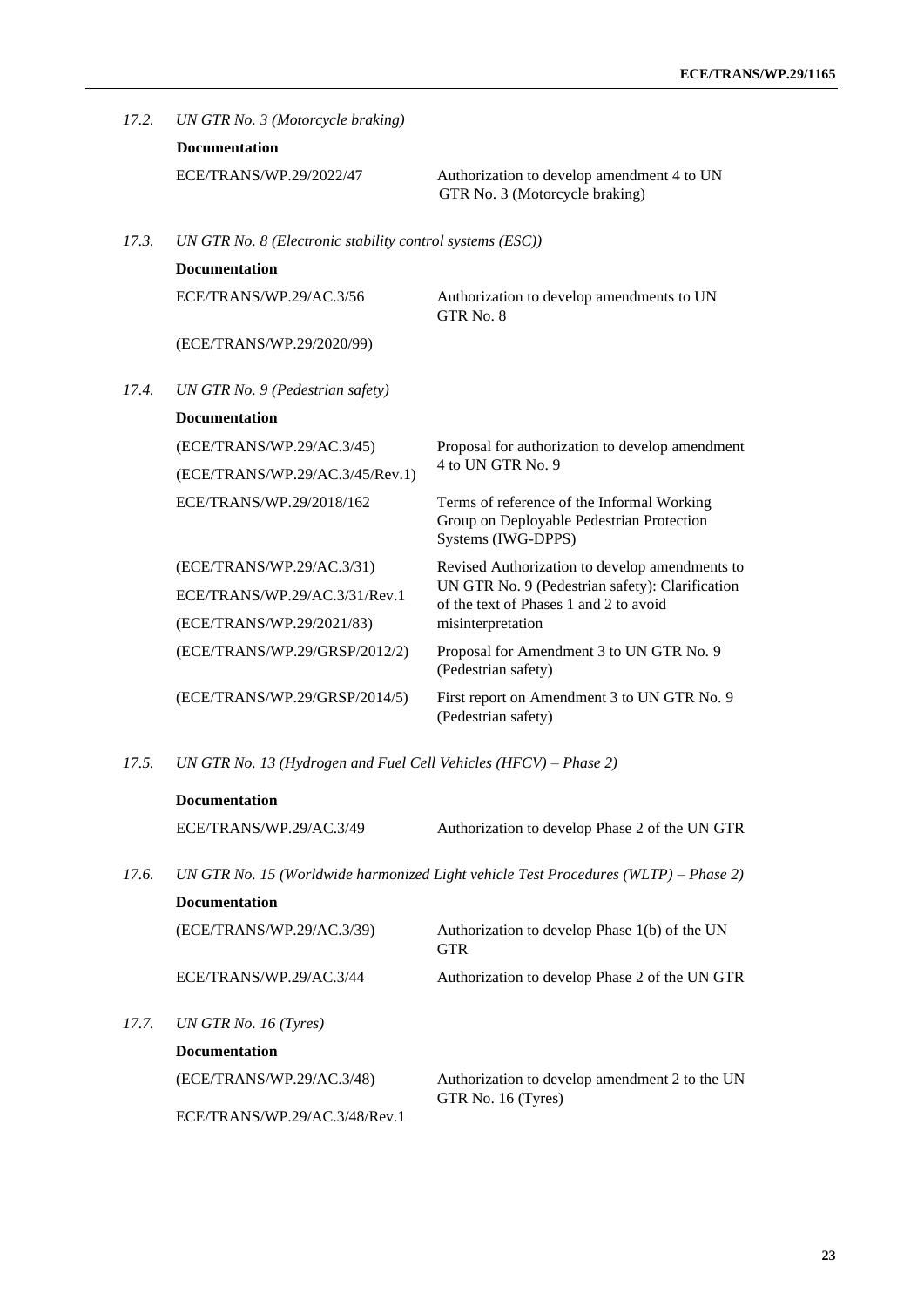- *17.8. UN GTR No. 20 (Electric Vehicles Safety (EVS))* **Documentation** ECE/TRANS/WP.29/AC.3/50/Corr.1 (ECE/TRANS/WP.29/AC.3/50) Authorization to develop Phase 2 of the UN GTR
- *17.9. UN GTR No. 21 (Determination of electrified vehicle power (Electric vehicles and the environment))*

| <b>Documentation</b>      |                                                                                                                                                                                                                     |
|---------------------------|---------------------------------------------------------------------------------------------------------------------------------------------------------------------------------------------------------------------|
| ECE/TRANS/WP.29/AC.3/46   | Authorization to develop amendments to UN<br>GTR No. 15 (Worldwide harmonized Light<br>vehicle Test Procedures (WLTP) and continue<br>certain research items on environmental<br>requirements for electric vehicles |
| (ECE/TRANS/WP.29/2014/81) | Electric Vehicle Regulatory Reference Guide                                                                                                                                                                         |
| (ECE/TRANS/WP.29/AC.3/40) | Authorization to conduct research and develop<br>new regulations on environmental requirements<br>for electric vehicles                                                                                             |
| (ECE/TRANS/WP.29/AC.3/32) | Authorization to establish an informal working<br>group to develop a regulatory reference guide on<br>electric vehicle technologies                                                                                 |
| ECE/TRANS/WP.29/AC.3/53   | Authorization to develop a new UN GTR on<br>determination of electrified vehicle power                                                                                                                              |
| (ECE/TRANS/WP.29/2019/33) |                                                                                                                                                                                                                     |

*17.10. Draft UN GTR on Quiet Road Transport Vehicles (QRTV)*

| <b>Documentation</b> |  |
|----------------------|--|
|                      |  |

| (ECE/TRANS/WP.29/AC.3/33)<br>Authorization to develop the UN GTR |
|------------------------------------------------------------------|
|------------------------------------------------------------------|

*17.11. Draft UN GTR on Global Real Driving Emissions (GRDE)*

| <b>Documentation</b>          |                                                                                                                           |
|-------------------------------|---------------------------------------------------------------------------------------------------------------------------|
| (ECE/TRANS/WP.29/AC.3/51)     | Authorization to develop the UN GTR on Global<br><b>Real Driving Emissions</b>                                            |
| ECE/TRANS/WP.29/AC.3/54/Rev.1 | Revised authorization to develop a UN GTR on<br>Global Real Driving Emissions (RDE).                                      |
| (ECE/TRANS/WP.29/2021/149)    | (ECE/TRANS/WP.29/GRPE/83, para. 18., based<br>on GRPE-83-32 and modified during the session,<br>as amended by Annex VIII) |

*17.12. UN GTR No. 22 on in-vehicle battery durability (Electric vehicles and the environment)* **Documentation** ECE/TRANS/WP.29/AC.3/57 Authorization to develop a new UN GTR on in-

vehicle battery durability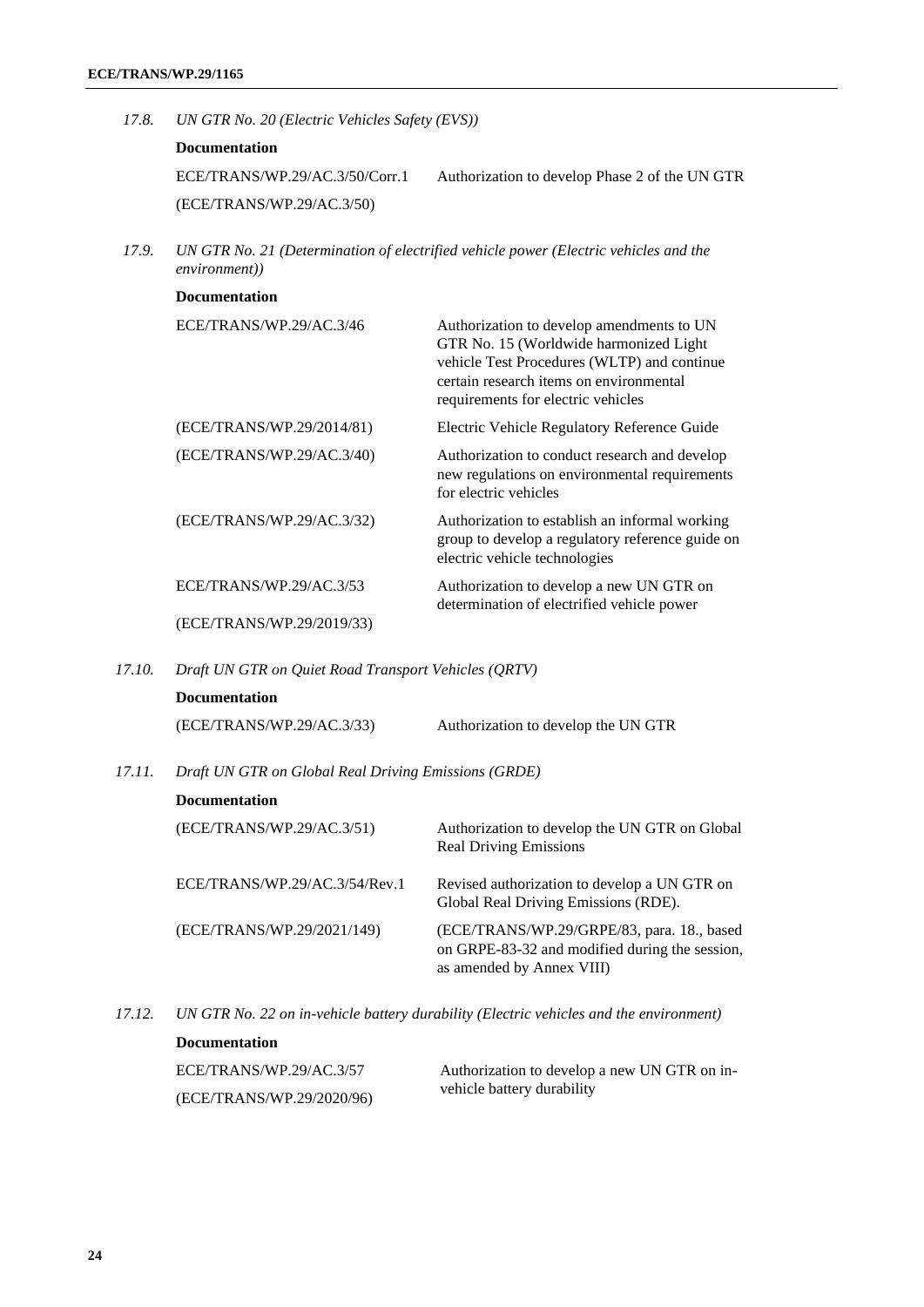*17.13. Proposal for a draft UN GTR durability of after treatment devices for two- and threewheeled motor vehicles (Environmental and Propulsion Performance Requirements of L category vehicles)*

|                                                      | <b>Documentation</b>                                                                                                            |        |
|------------------------------------------------------|---------------------------------------------------------------------------------------------------------------------------------|--------|
| ECE/TRANS/WP.29/AC.3/58<br>(ECE/TRANS/WP.29/2021/81) | Authorization to develop a new UN GTR on<br>durability of after treatment devices for two- and<br>three- wheeled motor vehicles |        |
|                                                      |                                                                                                                                 | 17.14. |

**Documentation** ECE/TRANS/WP.29/AC.3/59 (ECE/TRANS/WP.29/2021/150) Request for authorization to develop a new UN GTR on brake particulate emissions. (ECE/TRANS/WP.29/GRPE/83, para. 36., based on GRPE-83-11 as amended by Annex XII)

#### **18. Items on which the exchange of views and data should continue or begin:**

AC.3 will be informed about the development of the other priorities included in the programme of work (ECE/TRANS/WP.29/1106, paras. 107-115 and Annex IV).

- *18.1. Event Data Recorder (EDR)*
	- **19. Other business**

## **D. Administrative Committee of the 1997 Agreement (AC.4)**

#### **20. Establishment of the Committee AC.4 and election of officers for the year 2022**

The Administrative Committee (AC.4) should be convened if the Contracting Parties to the Agreement so require for adopting decisions regarding the Agreement and or the UN Rules annexed to it. AC.4 shall be composed of all the Contracting Parties in accordance with the rules of procedure set out in Appendix 1 of the 1997 Agreement (ECE/RCTE/CONF/4). A quorum consisting of not less than one-half of the Contracting Parties is required for the purposes of taking decisions (Article 5 of Appendix 1 to the Agreement). At its first session, AC.4 should elect the officials for the year.

## **21. Amendments to Rules annexed to the 1997 Agreement**

WP.29 agreed to transmit proposals for amendments to UN Rules annexed to the 1997 Agreement, if any, to the Administrative Committee AC.4 for consideration and adoption by vote. Proposed amendments to Rules shall be put to the vote. Each country, Contracting Party to the Agreement applying the Rule shall have one vote. A quorum of not less than one-half of the Contracting Parties applying the Rule is required for the purposes of taking decisions. For the determination of the quorum, regional economic integration organizations, being Contracting Parties to the Agreement, vote with the number of votes of their Member States. The representative of a regional economic integration organization may deliver the votes of those of its constituent sovereign countries which apply the UN Rule. Draft amendments to UN Rules shall be established by a two-thirds majority of those present and voting (Appendix 1, Article 6 of the 1997 Agreement). Contracting Parties to the Agreement are invited to be represented either by their representatives from the capitals or from their Missions in Geneva). The vote is expected to take place on Wednesday, 22 June 2022 at the end of the morning session.

#### **22. Establishment of new Rules annexed to the 1997 Agreement**

WP.29 agreed to transmit the proposals for new UN Rules to the Administrative Committee AC.4 for consideration and adoption by vote, if any. Proposed new Rules shall